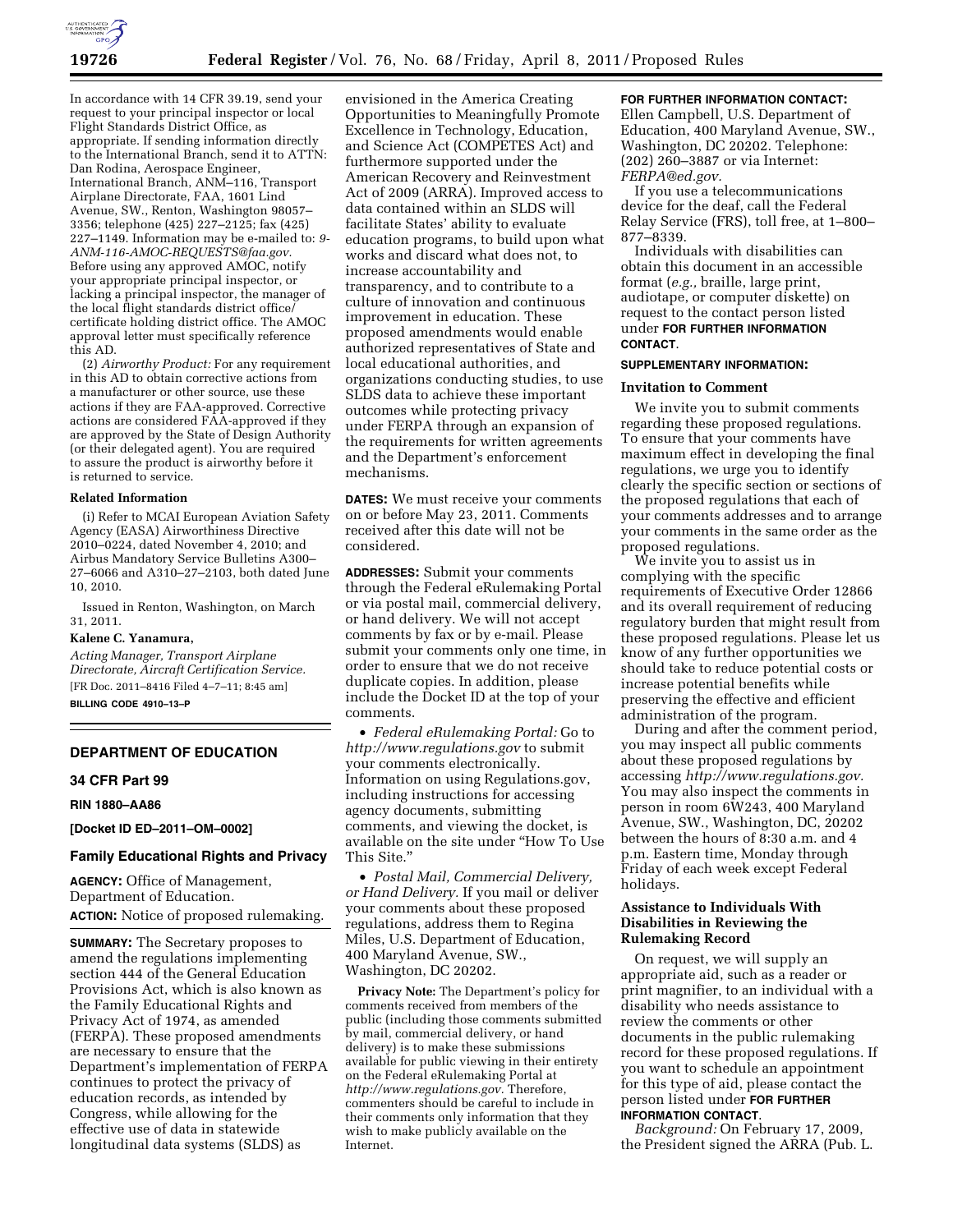111–5) into law. The ARRA includes significant provisions relating to the expansion and development of SLDS. Under title XIV of the ARRA, in order for a State to receive funding under the State Fiscal Stabilization Fund program (SFSF), the State's Governor must provide an assurance in the State's application for SFSF funding that the State will establish an SLDS that meets the requirements of section 6401(e)(2)(D) of the COMPETES Act (20 U.S.C. 9871(e)(2)(D)).

With respect to public preschool through grade 12 and postsecondary education, COMPETES requires that the SLDS include: (a) A unique statewide student identifier that, by itself, does not permit a student to be individually identified by users of the system; (b) student-level enrollment, demographic, and program participation information; (c) student-level information about the points at which students exit, transfer in, transfer out, drop out, or complete P–16 education programs; (d) the capacity to communicate with higher education data systems; and (e) a State data audit system assessing data quality, validity, and reliability.

With respect to public preschool through grade 12 education, COMPETES requires that the SLDS include: (a) Yearly test records of individual students with respect to assessments under section 1111(b) of the Elementary and Secondary Education Act of 1965, as amended (20 U.S.C. 6311(b)); (b) information on students not tested by grade and subject; (c) a teacher identifier system with the ability to match teachers to students; (d) student-level transcript information, including information on courses completed and grades earned; and (e) student-level college readiness test scores.

With respect to postsecondary education, COMPETES requires that the SLDS include: (a) Information regarding the extent to which students transition successfully from secondary school to postsecondary education, including whether students enroll in remedial coursework; and (b) other information determined necessary to address alignment and adequate preparation for success in postsecondary education.

Separate provisions in title VIII of the ARRA appropriated \$250 million for additional grants to State educational agencies (SEAs) under the Statewide Longitudinal Data Systems program, authorized under section 208 of the Educational Technical Assistance Act of 2002 (20 U.S.C. 9601, *et seq.*) to support the expansion of SLDS to include postsecondary and workforce information.

The extent of data sharing contemplated by these and other Federal initiatives prompted the Department to review the impact that its FERPA regulations could have on the development and use of SLDS. FERPA is a Federal law that protects student privacy by prohibiting educational agencies and institutions from having a practice or policy of disclosing personally identifiable information in student education records (''PII'') unless a parent or eligible student provides prior written consent or a statutory exception applies. In those circumstances in which educational agencies and institutions may disclose PII to third parties without consent, FERPA and its implementing regulations limit the redisclosure of PII by the recipients, except as set forth in §§ 99.33(c) and (d) and 99.35(c)(2) (*see*  20 U.S.C. 1232g(b)(3) and (b)(4)(B) and §§ 99.33 and 99.35(c)(2)). For example, State and local educational authorities that receive PII without consent from the parent or eligible student under the ''audit or evaluation'' exception may not make further disclosures of the PII on behalf of the educational agency or institution unless prior written consent from the parent or eligible student is obtained, Federal law specifically authorized the collection of the PII, or a statutory exception applies and the redisclosure and recordation requirements are met (*see* 20 U.S.C. 1232g(b)(3) and (b)(4) and §§ 99.32(b)(2), 99.33(b)(1)), and 99.35(c)).

In light of the ARRA, the Department has conducted a review of its FERPA regulations in 34 CFR part 99, including changes reflected in the final regulations published on December 9, 2008 (73 FR 74806). Further, the Department has reviewed its guidance interpreting FERPA, including statements made in the preamble discussion to the final regulations published on December 9, 2008 (73 FR 74806).

Based on its review, the Department has determined that the Department's December 2008 changes to the FERPA regulations promote the development and expansion of robust SLDS in the following ways:

• Expanding the redisclosure authority in FERPA by amending § 99.35 to permit State and local educational authorities and other officials listed in § 99.31(a)(3) to make further disclosures of personally identifiable information from education records, without the consent of parents or eligible students, on behalf of the educational agency or institution from which the PII was obtained under specified conditions (*see* §§ 99.33(b)(1) and 99.35(b)(1)).

• Permitting SEAs and other State educational authorities, as well as the other officials listed in § 99.31(a)(3), to record their redisclosures at the time they are made and by groups (*i.e.,* by the student's class, school district, or other appropriate grouping rather than by the name of each student whose record was redisclosed); and only requiring them to send these records of redisclosure to the educational agencies or institutions from which the PII was obtained upon the request of an educational agency or institution (*see* § 99.32(b)(2)).

Notwithstanding these provisions in the Department's FERPA regulations and the preamble discussion relating to the December 2008 changes to the regulations, the Department's review indicates that there are a small number of other regulatory provisions and policy statements that unnecessarily hinder the development and expansion of SLDS consistent with the ARRA. Because the Department has determined that these regulatory provisions and policies are not necessary to ensure privacy protections for PII, it proposes to amend 34 CFR part 99 to make the changes described in the following section.

### **Significant Proposed Regulations**

We discuss substantive issues under the sections of the proposed regulations to which they pertain. Generally, we do not address proposed regulatory provisions that are technical or otherwise minor in effect.

# **Definitions (§ 99.3)**

### *Authorized Representative (§§ 99.3, 99.35)*

*Statute:* Sections (b)(1)(C), (b)(3) and (b)(5) of FERPA (20 U.S.C.  $1232g(b)(1)(C)$ ,  $(b)(3)$  and  $(b)(5)$ ) permit educational agencies and institutions nonconsensually to disclose PII to "authorized representatives" of State and local educational authorities, the Secretary, the Attorney General of the United States, and the Comptroller General of the United States, as may be necessary in connection with the audit, evaluation, or the enforcement of Federal legal requirements related to Federal or State supported education programs. The statute does not define the term *authorized representative.* 

*Current Regulations:* The term *authorized representative,* which is used in current §§ 99.31(a)(3) and 99.35(a)(1), is not defined in the current regulations. Current §§ 99.31(a)(3) and 99.35(a)(1), together, implement sections  $(b)(1)(C)$ ,  $(b)(3)$  and  $(b)(5)$  of FERPA (20 U.S.C. 1232g(b)(1)(C), (b)(3) and (b)(5)).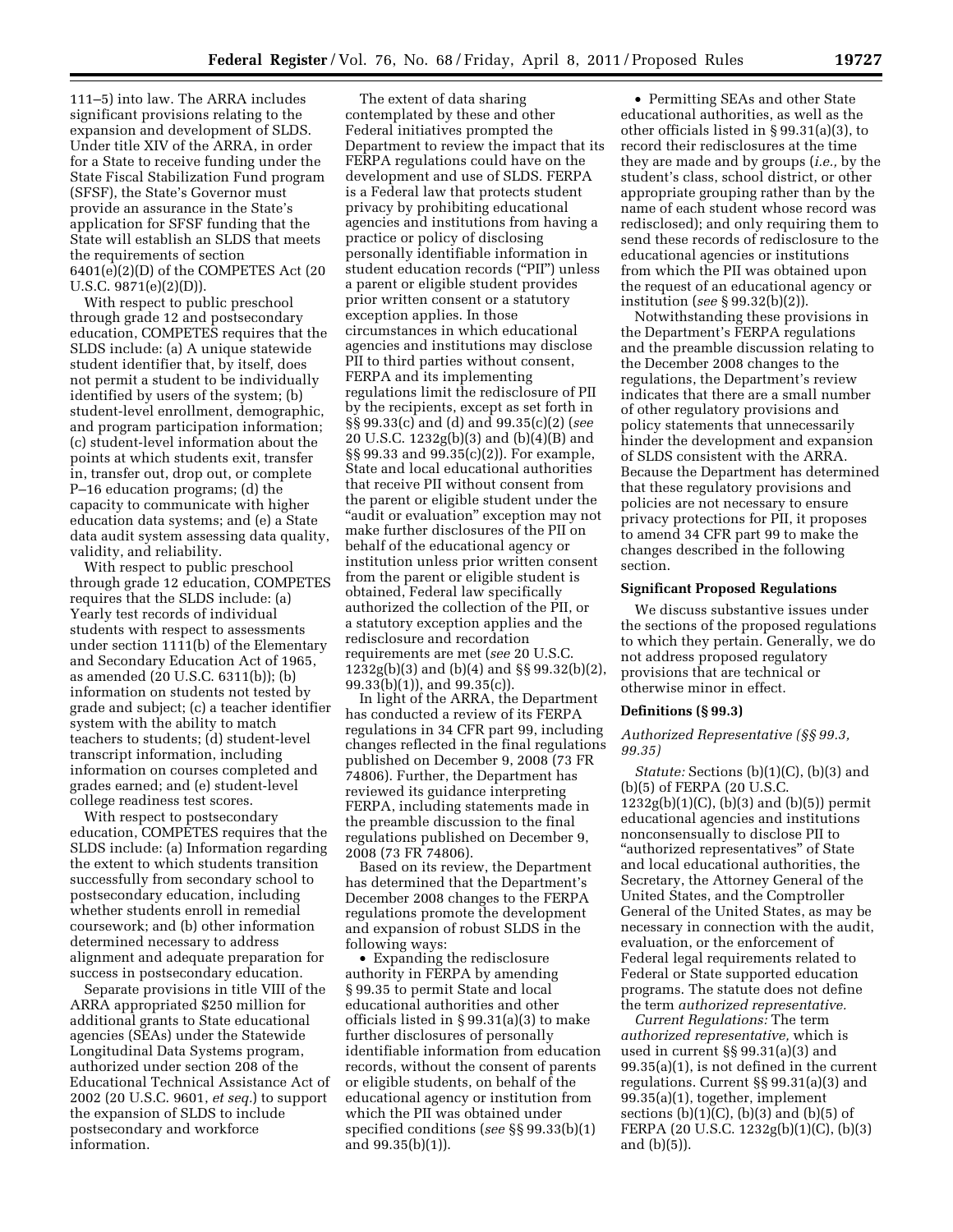*Proposed Regulations:* We propose to amend § 99.3 to add a definition of the term *authorized representative.* Under the proposed definition, an authorized representative would mean any entity or individual designated by a State or local educational authority or agency headed by an official listed in § 99.31(a)(3) to conduct—with respect to Federal or State supported education programs any audit, evaluation, or compliance or enforcement activity in connection with Federal legal requirements that relate to those programs.

In order to help ensure proper implementation of FERPA requirements that protect student privacy, we also propose to amend § 99.35 (What conditions apply to disclosure of information for Federal or State program purposes?). Specifically, we would provide, in proposed § 99.35(a)(2), that responsibility remains with the State or local educational authority or agency headed by an official listed in § 99.31(a)(3) to use reasonable methods to ensure that any entity designated as its authorized representative remains compliant with FERPA. We are not proposing to define "reasonable methods'' in the proposed regulations in order to provide flexibility for a State or local educational authority or an agency headed by an official listed in § 99.31(a)(3) to make these determinations. However, we are interested in receiving comments on what would be considered reasonable methods. The Department anticipates issuing non-regulatory guidance on this and other related matters when we issue the final regulations or soon thereafter.

We also would amend § 99.35 to require written agreements between a State or local educational authority or agency headed by an official listed in § 99.31(a)(3) and its authorized representative, other than an employee (*see* proposed § 99.35(a)(3)). We propose that these agreements: designate the individual or entity as an authorized representative; specify the information to be disclosed and that the purpose for which the PII is disclosed to the authorized representative is only to carry out an audit or evaluation of Federal or State supported education programs, or to enforce or to comply with Federal legal requirements that relate to those programs; require the return or destruction of the PII when no longer needed for the specified purpose in accordance with the requirements of § 99.35(b)(2); specify the time period in which the PII must be returned or destroyed; and establish policies and procedures (consistent with FERPA and other Federal and State confidentiality and privacy provisions) to protect the

PII from further disclosure (except back to the disclosing entity) and unauthorized use, including limiting the use of PII to only those authorized representatives with legitimate interests (*see* proposed § 99.35(a)(3)).

We would propose a minor change to § 99.35(b) to clarify that the requirement to protect PII from disclosure applies to authorized representatives.

Finally, proposed § 99.35(d) would clarify that if the Department's Family Policy Compliance Office (FPCO) finds that a State or local educational authority, an agency headed by an official listed in § 99.31(a)(3), or an authorized representative of a State or local educational authority or agency headed by an official listed in § 99.31(a)(3) improperly rediscloses PII in violation of FERPA, the educational agency or institution from which the PII originated would be prohibited from permitting the entity responsible for the improper redisclosure (*i.e.,* the authorized representative, or the State or local educational authority or the agency headed by an officials listed in § 99.31(a)(3), or both) access to the PII for at least five years (*see* 20 U.S.C. 1232g(b)(4)(B) and § 99.33(e)).

*Reasons:* Under current §§ 99.31(a)(3) and 99.35(a)(1) and 20 U.S.C.  $1232g(b)(1)(C)$ , (b)(3), and (b)(5), an educational agency or institution may disclose PII to an authorized representative of a State or local educational authority or an agency headed by an official listed in § 99.31(a)(3), without prior written consent, for the purposes of conducting—with respect to Federal or State supported education programs any audit, evaluation, or compliance or enforcement activity in connection with Federal legal requirements that relate to those education programs, provided that such disclosures are subject to the applicable privacy protections in FERPA. Although the term *authorized representative* is not defined in FERPA or the current regulations, the Department's longstanding interpretation of this term has been that it does not include other State or Federal agencies because these agencies are not under the direct control (*e.g.,*  they are not employees or contractors) of a State educational authority (or other agencies headed by officials listed in § 99.31(a)(3)). (Memorandum from William D. Hansen, Deputy Secretary of Education, to State officials, January 30, 2003, (''Hansen memorandum'')). Under this interpretation of the term *authorized representative,* as it is used in current §§ 99.31(a)(3) and 99.35(a)(1)  $\text{(and } 1232\text{g}(b)(1)(C), (b)(3), \text{and } (b)(5)\text{)},$ an SEA or other State educational

authority may not make further disclosures of PII to other State agencies, such as State health and human services departments, because these agencies are not employees or contractors to which the State educational authority has outsourced the audit or evaluation of education programs (or other institutional services or functions). (This interpretation was later incorporated in the preamble to the final FERPA regulations published on December 9, 2008 (73 FR 74806, 74825).)

As explained in further detail in the following paragraphs, the Department has concluded that FERPA does not require that an authorized representative be under the educational authority's direct control in order to receive PII for purposes of audit or evaluation. We also do not believe such a restrictive interpretation is warranted given Congress' intent in the ARRA to have States link data across sectors. Through these regulations, therefore, we are proposing to rescind the policy established in the January 30, 2003, Hansen memorandum and the preamble to the final FERPA regulations published on December 9, 2008 (73 FR 74806, 74825). These proposed regulations also would expressly permit State and local educational authorities and other agencies headed by officials listed in § 99.31(a)(3) to exercise the flexibility and discretion to designate other individuals and entities, including other governmental agencies, as their authorized representatives for evaluation, audit, or legal enforcement or compliance purposes of a Federal or State-supported education program, subject to the requirements in FERPA and its implementing regulations.

We first note that nothing in FERPA prescribes which agencies, organizations, or individuals may serve as an authorized representative of a State or local educational authority or an agency headed by an official listed in § 99.31(a)(3), or whether an authorized representative must be a public or private entity or official. Moreover, the Department believes that it is unnecessarily restrictive to interpret FERPA as prohibiting an individual or entity who is not an employee or contractor under the "direct control" of a State or local educational authority or agency headed by an official listed in § 99.31(a)(3) from serving as an authorized representative.

One of the key purposes of FERPA is to ensure the privacy of personally identifiable information in student education records. Therefore, the determination of who can serve as an authorized representative should be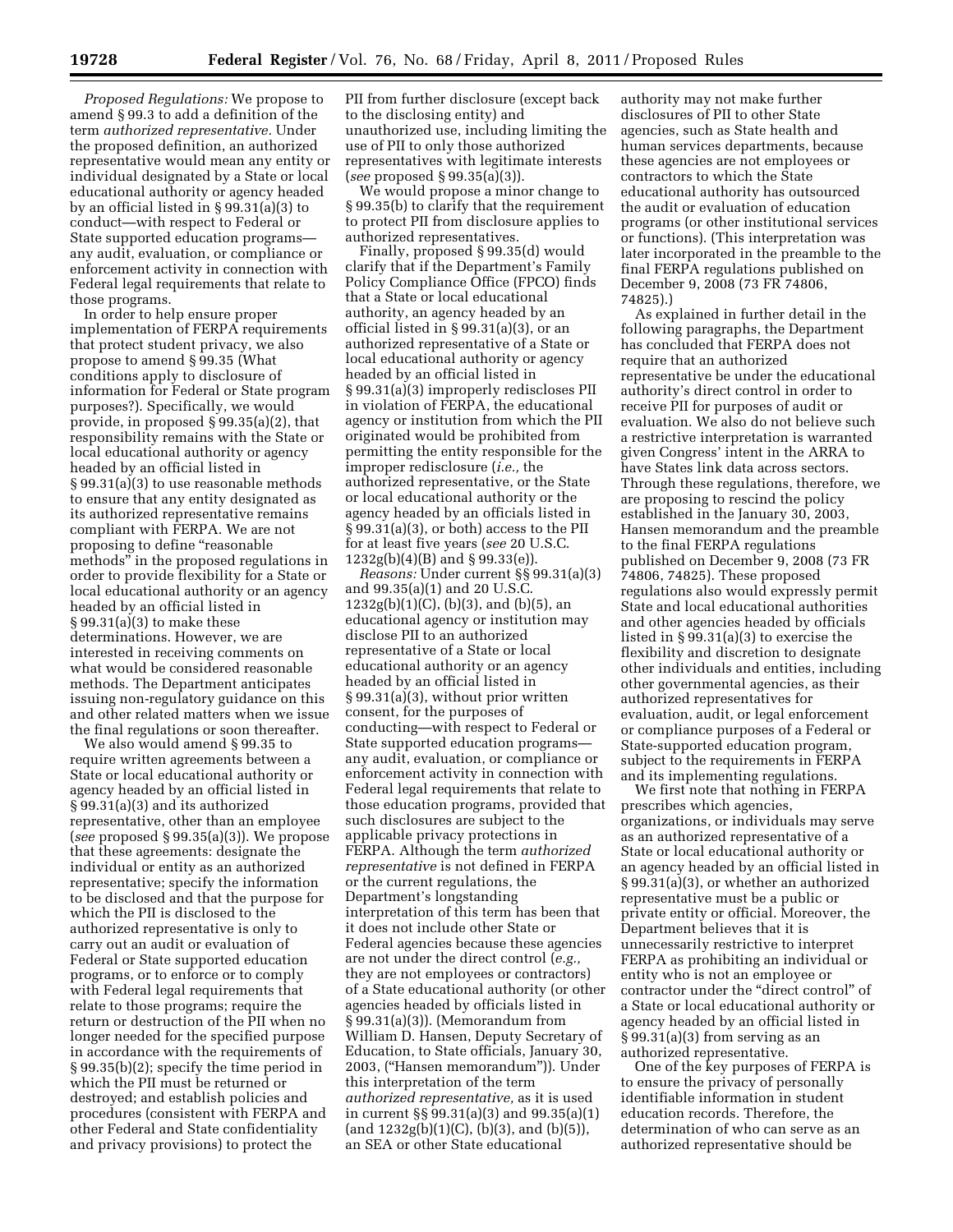made in light of that purpose. Accordingly, we believe it is appropriate to require that any State or local educational authority or agency headed by an official listed in § 99.31(a)(3) that designates an individual or entity as an authorized representative—

• Be responsible for using reasonable methods to ensure that the designated individual or entity—

 $\circ$  Uses PII only for purposes of the audit, evaluation, or compliance or enforcement activity in question;

Æ Destroys or returns PII when no longer needed for these purposes; and

 $\circ$  Protects PII from redisclosure (and use by any other third party), except as permitted in § 99.35(b)(1) (*i.e.,* back to the disclosing entity) (*see* proposed § 99.35(a)(2)); and

• Use a written agreement that designates any authorized representative other than an employee and includes the privacy protections set forth in proposed § 99.35(a)(3) (*i.e.,* to use reasonable methods to limit its authorized representative's use of PII for these purposes, to require the return or destruction of PII when it is no longer needed for these purposes, and to establish policies and procedures consistent with FERPA and other Federal and State confidentiality and privacy provisions) to protect PII from further disclosure (except back to the disclosing entity). If a State or local educational authority or agency headed by an official listed in § 99.31(a)(3) is able to comply with these requirements (*i.e.,* to use reasonable methods to limit its authorized representative's use of PII for these purposes, to establish policies and procedures to protect PII from further disclosure and to require the return or destruction of PII when it is no longer needed for these purposes), then there is no reason why a State health and human services or labor department, for example, should be precluded from serving as the authority's authorized representative and receiving non-consensual disclosures of PII to link education, workforce, health, family services, and other data for the purpose of evaluating, auditing, or enforcing Federal legal requirements related to, Federal or State supported education programs.

Furthermore, under proposed § 99.35(d), we would clarify that in the event that the Family Policy Compliance Office finds an improper redisclosure, the Department would prohibit the educational agency or institution from which the PII originated from permitting the party responsible for the improper redisclosure (*i.e.,* the authorized representative, or the State

or local educational authority or agency headed by an official listed in § 99.31(a)(3), or both) access to the PII for at least five years.

With these proposed changes to the privacy provisions in § 99.35, we believe that PII, including PII in SLDS, will be appropriately protected while giving each State the needed flexibility to house information in a SLDS that best meets the needs of the particular State. FERPA does not constrain State administrative choices regarding the data system architecture, data strategy, or technology for SLDS as long as the required designation, purpose, and privacy protections are in place. The proposed amendments to § 99.35 would require that these protections are in place.

### **Directory Information (§ 99.3)**

*Statute:* Sections (a)(5)(A), (b)(1), and (b)(2) of FERPA (20 U.S.C. 1232g(a)(5), (b)(1), and (b)(2)) permit educational agencies and institutions nonconsensually to disclose information defined as directory information, such as a student's name and address, telephone listing, date and place of birth, and major field of study, provided that specified public notice and opt out conditions have been met.

*Current Regulations: Directory information* is defined in current § 99.3 as information contained in an education record of a student that would not generally be considered harmful or an invasion of privacy if disclosed, and includes information listed in section (a)(5)(A) of FERPA (20 U.S.C. 1232g(a)(5)(A)) (*e.g.,* a student's name and address, telephone listing) as well as other information, such as a student's electronic mail (e-mail) address, enrollment status, and photograph. Current regulations also specify that a student's Social Security Number (SSN) or student identification (ID) number may not be designated and disclosed as directory information. However, the current regulations state that a student ID number, user ID, or other unique personal identifier used by the student for purposes of accessing or communicating in electronic systems may be designated and disclosed as directory information if the identifier cannot be used to gain access to education records except when used in conjunction with one or more factors to authenticate the user's identity.

*Proposed Regulations:* The proposed regulations would modify the definition of *directory information* to clarify that an educational agency or institution may designate as directory information and nonconsensually disclose a student ID number or other unique personal

identifier that is displayed on a student ID card or badge if the identifier cannot be used to gain access to education records except when used in conjunction with one or more factors that authenticate the user's identity, such as a PIN, password, or other factor known or possessed only by the authorized user.

*Reasons:* Directory information items, such as name, photograph, and student ID number, are the types of information that are typically displayed on a student ID card or badge. For the reasons outlined in our discussion later in this notice regarding the proposed changes in § 99.37(c), the proposed change to the definition of *directory information* is needed to clarify that FERPA permits educational agencies and institutions to designate student ID numbers as directory information in the public notice provided to parents and eligible students in attendance at the agency or institution under § 99.37(a)(1). Including the designation of student ID numbers as a directory information item will permit schools to disclose as directory information a student ID number on a student ID card or badge if the student ID number cannot be used to gain access to education records except when used in conjunction with one or more factors that authenticate the user's identity. In situations where a student's social security number is used as the student's ID number, that number may not be designated as directory information, even for purposes of a student's ID card or badge.

#### **Education Program (§§ 99.3, 99.35)**

*Statute:* The statute does not define the term *education program.* 

*Current Regulations:* The term *education program,* which is used in current § 99.35(a)(1), is not defined in the current regulations. Current § 99.35(a)(1) provides that authorized representatives of the officials or agencies headed by officials listed in § 99.31(a)(3) may have non-consensual access to personally identifiable information from education records in connection with an audit or evaluation of Federal or State supported ''education programs'', or for the enforcement of or compliance with Federal legal requirements that relate to those programs.

*Proposed Regulations:* We propose to define the term *education program* to mean any program that is principally engaged in the provision of education, including, but not limited to early childhood education, elementary and secondary education, postsecondary education, special education, job training, career and technical education,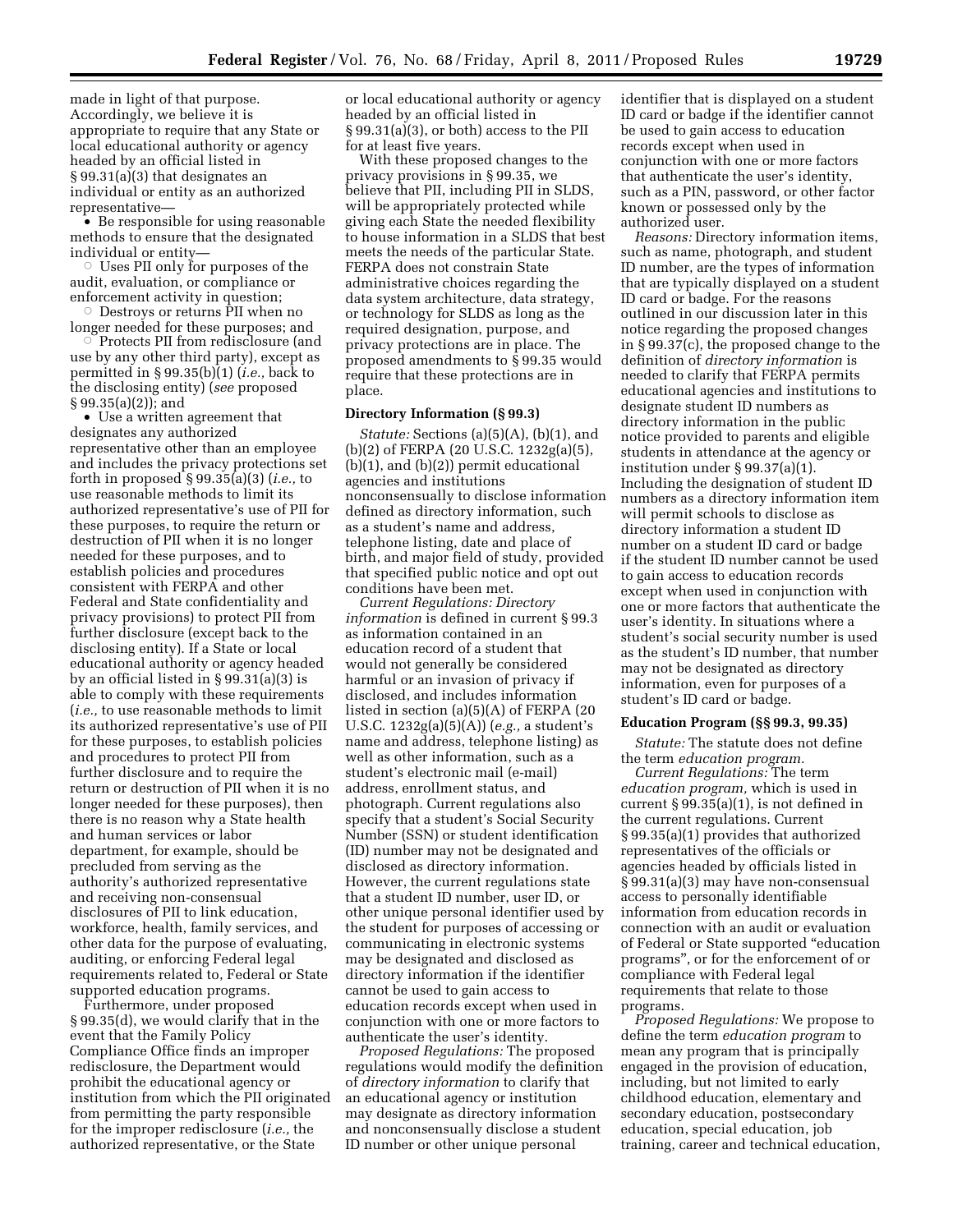and adult education, regardless of whether the program is administered by an educational authority.

*Reasons:* The proposed definition of *education program* in § 99.3 is intended to establish that a program need not be administered by an educational agency or institution in order for it to be considered an education program for purposes of § 99.35(a)(1) and 20 U.S.C. 1232g(b)(1). The Secretary recognizes that education may begin before kindergarten and may involve learning outside of postsecondary institutions. However, in many States, programs that the Secretary would regard as education programs are not administered by SEAs or LEAs. For example, in many States, State-level health and human services departments administer early childhood education programs, including early intervention programs authorized under Part C of the Individuals with Disabilities Education Act (IDEA). Similarly, agencies other than SEAs may administer career and technical education or adult education programs. Because all of these programs could benefit from the type of rigorous datadriven evaluation that SLDS will facilitate, we are proposing to define the term *education program* to include these programs that are not administered by education agencies. This proposed change would provide greater access to information on students before entering or exiting the P–16 programs. The information could be used to evaluate these education programs and provide increased opportunities to build upon successful ones and improve less successful ones. In order to accomplish these objectives, and to give States the flexibility needed to develop and expand the SLDS contemplated under the ARRA, the Department proposes to interpret the term *education program,* as used in FERPA and its implementing regulations, to mean any program that is principally engaged in the provision of education, including, but not limited to, early childhood education, elementary and secondary education, postsecondary education, special education, job training, career and technical education, and adult education, even when agencies other than SEAs administer such a program.<sup>1</sup> Thus, as an example, under the proposed definitions of the terms, *authorized representative* and *education program,* FERPA would permit a State educational authority to

designate a State health and human services agency as its authorized representative in order to conduct an audit or an evaluation of any Federal or State supported education program, such as the Head Start program.

#### **Research Studies (§ 99.31(a)(6))**

*Statute:* Section (b)(1)(F) of FERPA permits educational agencies and institutions non-consensually to disclose PII to organizations conducting studies for, or on behalf of, educational agencies and institutions to improve instruction, to administer student aid programs, or to develop, validate, or administer predictive tests.

*Current Regulations:* Current  $\S 99.31(a)(6)(ii)(C)$  requires that an educational agency or institution enter into a written agreement with the organization conducting the study that specifies the purpose, scope, and duration of the study and the information to be disclosed and meets certain other requirements. Current regulations do not indicate whether State and local educational authorities and agencies headed by officials listed in § 99.31(a)(3) that may redisclose PII on behalf of educational agencies and institutions under § 99.33(b) may also enter into this type of written agreement.

*Proposed Regulations:* The Secretary proposes to amend § 99.31 by redesignating paragraphs (a)(6)(ii) through  $(a)(6)(v)$  as paragraphs  $(a)(6)(iii)$ through (a)(6)(vi) and adding a new paragraph (a)(6)(ii). This new paragraph would clarify that nothing in FERPA or its implementing regulations prevents a State or local educational authority or agency headed by an official listed in § 99.31(a)(3) from entering into agreements with organizations conducting studies under § 99.31(a)(6)(i) and redisclosing PII on behalf of the educational agencies and institutions that provided the information in accordance with the requirements of § 99.33(b). We also propose to amend § 99.31(a)(6) to require written agreements between a State or local educational authority or agency headed by an official listed in § 99.31(a)(3) and any organization conducting studies with redisclosed PII under this exception (*see* proposed § 99.31(a)(6)(iii)(C)). Under this amended regulatory provision, these agreements would need to contain the specific provisions currently required in agreements between educational agencies or institutions and such organizations under current § 99.31(a)(6)(ii)(C). Thus, the only differences between proposed § 99.31(a)(6)(iii)(C) and current

§ 99.31(a)(6)(ii)(C) would be to make the written agreement requirements apply to State or local educational authorities or agencies headed by an official listed in § 99.31(a)(3) as well as educational agencies and institutions. Finally, newly redesignated § 99.31(a)(6)(iv) and (a)(6)(v) would be revised to ensure that these provisions apply to State and local educational authorities or agencies headed by an official listed in § 99.31(a)(3)—not only educational agencies and institutions.

*Reasons:* In the preamble to the FERPA regulations published in the **Federal Register** on December 9, 2008 (73 FR 74806, 74826), the Department explained that an SEA or other State educational authority that has legal authority to enter into agreements for LEAs or postsecondary institutions under its jurisdiction may enter into an agreement with an organization conducting a study for the LEA or institution under the studies exception in § 99.31(a)(6). The preamble explained further that if the SEA or other State educational authority does not have the legal authority to act for or on behalf of an LEA or institution, then the SEA or other State educational authority would not be permitted to enter into an agreement with an organization under this exception. The changes reflected in proposed § 99.31(a)(6)(ii) are necessary to clarify that while FERPA does not confer legal authority on State and Federal agencies to enter into agreements and act on behalf of or in place of LEAs and postsecondary institutions, nothing in FERPA prevents them from entering into these agreements and redisclosing PII on behalf of LEAs and postsecondary institutions to organizations conducting studies under § 99.31(a)(6) in accordance with the redisclosure requirements in § 99.33(b).

As explained in the preamble to the December 2008 regulations (*see* 73 FR 74806, 74821), the Department recognizes that the State and local educational authorities and Federal officials that receive PII without consent under § 99.31(a)(3) are generally responsible for supervising and monitoring LEAs and postsecondary institutions. SEAs and State higher educational agencies, in particular, typically have the role and responsibility to perform and support research and evaluation of publicly funded education programs for the benefit of multiple educational agencies and institutions in their States. We understand further that these relationships generally provide sufficient authority for a State educational authority to enter into an

<sup>1</sup>We intend for the proposed definition of the term *education program* to include, but not be limited to, any applicable program, as that term is defined in section 400 of the General Education Provisions Act (20 U.S.C. 1221).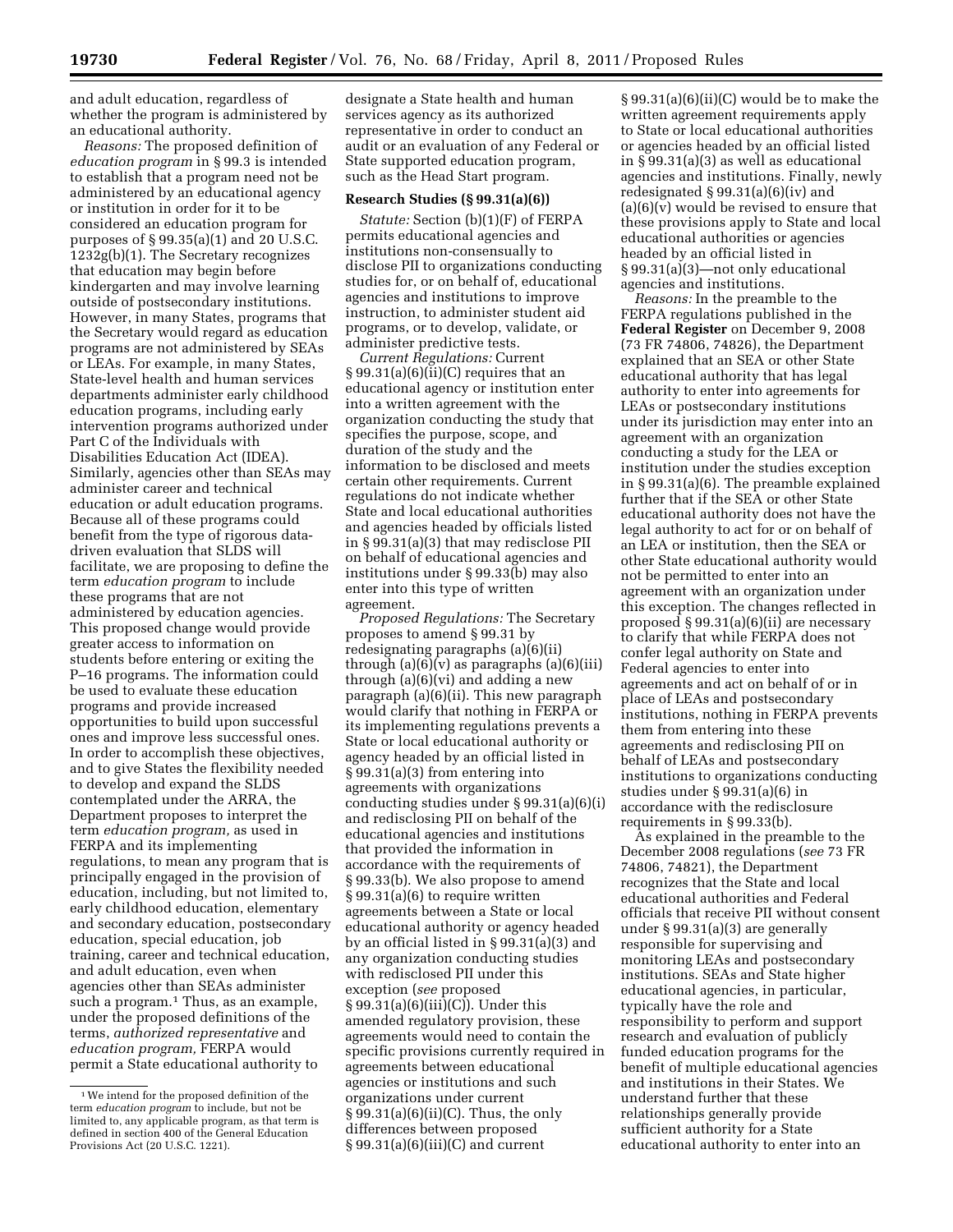agreement with an organization conducting a study and to redisclose PII received from educational agencies and institutions that provided the information in accordance with § 99.33(b). The proposed regulations, therefore, would clarify that studies supported by these State and Federal authorities of publicly funded education programs generally may be conducted, while simultaneously ensuring that any PII disclosed is appropriately protected by the organizations conducting the studies.

In the event that an educational agency or institution objects to the redisclosure of PII it has provided, the State or local educational authority or agency headed by an official listed in § 99.31(a)(3) may rely instead on any independent authority it has to further disclose the information on behalf of the agency or institution. The Department recognizes that this authority may be implied and need not be explicitly granted.

## **Authority To Audit or Evaluate (§ 99.35)**

*Statute:* Sections (b)(1)(C), (b)(3) and (b)(5) of FERPA (20 U.S.C.  $1232g(b)(1)(C)$ ,  $(b)(3)$  and  $(b)(5)$ ) permit educational agencies and institutions non-consensually to disclose PII to authorized representatives of State and local educational authorities, the Secretary, the Attorney General of the United States, and the Comptroller General of the United States, as may be necessary in connection with the audit, evaluation, or the enforcement of Federal legal requirements related to Federal or State supported education programs.

*Current Regulations:* Current § 99.35(a)(2) provides that in order for a State or local educational authority or other agency headed by an official listed in § 99.31(a)(3) to conduct an audit, evaluation, or compliance or enforcement activity, its authority to do so must be established under other Federal, State, or local authority because that authority is not conferred by FERPA.

*Proposed Regulations:* The Secretary proposes to amend § 99.35(a)(2) by removing the provision that a State or local educational authority or other agency headed by an official listed in § 99.31(a)(3) must establish legal authority under other Federal, State or local law to conduct an audit, evaluation, or compliance or enforcement activity.

*Reasons:* Current §§ 99.33(b)(1) and 99.35(b)(1) permit State and local educational authorities and agencies headed by officials listed in § 99.31(a)(3)

to further disclose PII from education records on behalf of educational agencies or institutions to other authorized recipients under § 99.31, including separate State educational authorities at different levels of education, provided that the redisclosure meets the requirements of § 99.33(b)(1) and the recordkeeping requirements in § 99.32(b). However, we believe that our prior guidance and statements made in the preambles to the notice of proposed rulemaking published on March 24, 2008 (73 FR 15574), and the final regulations published on December 9, 2008 (73 FR 74806), may have created some confusion about whether a State or local educational authority or agency headed by an official listed in § 99.31(a)(3) that receives PII under the audit and evaluation exception must be authorized to conduct an audit or evaluation of a Federal or State supported education program, or enforcement or compliance activity in connection with Federal legal requirements related to the education program of the disclosing educational agency or institution or whether the PII may be disclosed in order for the recipient to conduct an audit, evaluation, or enforcement or compliance activity with respect to the recipient's own Federal or State supported education programs.

By removing the language concerning legal authority from current § 99.35(a)(2), the Department would clarify two things to eliminate this confusion. First, the Department would clarify that the authority for a State or local educational authority or Federal agency headed by an official listed in § 99.31(a)(3) to conduct an audit, evaluation, enforcement or compliance activity may be express or implied. And, second, the Department would clarify that FERPA permits non-consensual disclosure of PII to a State or local educational authority or agency headed by an official listed in § 99.31(a)(3) to conduct an audit, evaluation, or compliance or enforcement activity with respect to the Federal or State supported education programs of the recipient's own Federal or State supported education programs as well as those of the disclosing educational agency or the institution.

The Department intends these clarifications to promote Federal initiatives to support the robust use of data by State and local educational authorities to evaluate the effectiveness of Federal or State supported education programs. The provision of postsecondary student data to P–12 data systems is vital to evaluating whether

P–12 schools are effectively preparing students for college. This proposed clarification would, for example, establish that FERPA does not prohibit a private postsecondary institution from non-consensually disclosing to an LEA PII on the LEA's former students who are now in attendance at the private postsecondary institution, as may be necessary for the LEA to evaluate the Federal or State supported education programs that the LEA administers. This proposed clarification similarly would establish that FERPA does not prohibit a postsecondary data system from nonconsensually redisclosing PII to an SEA in connection with the SEA's evaluation of whether the State's LEAs effectively prepared their graduates to enroll, persist, and succeed in postsecondary education.

### **Directory Information (§ 99.37)**

### *Section 99.37(c) (Student ID Cards and ID Badges)*

*Statute:* The statute does not address whether parents and eligible students may use their right to opt out of directory information disclosures to prevent school officials from requiring students to disclose ID cards or to wear ID badges.

*Current Regulations:* Current regulations do not address whether parents and eligible students may use their right to opt out of directory information disclosures to prevent school officials from requiring students to disclose ID cards or to wear ID badges.

*Proposed Regulations:* The proposed regulations would provide in § 99.37(c) that parents or eligible students may not use their right to opt out of directory information disclosures to prevent an educational agency or institution from requiring students to wear or otherwise disclose student ID cards or badges that display information that may be designated as directory information under § 99.3 and that has been properly designated by the educational agency or institution as directory information under § 99.37(a)(1).

*Reasons:* An increased awareness of school safety and security has prompted some educational agencies and institutions, especially school districts, to require students to wear and openly display a student ID badge that contains identifying information (typically, name, photo, and student ID number) when the student is on school property or participates in extracurricular activities. We have received inquiries about this issue, as well as complaints that the mandatory public display of identifying information on a student ID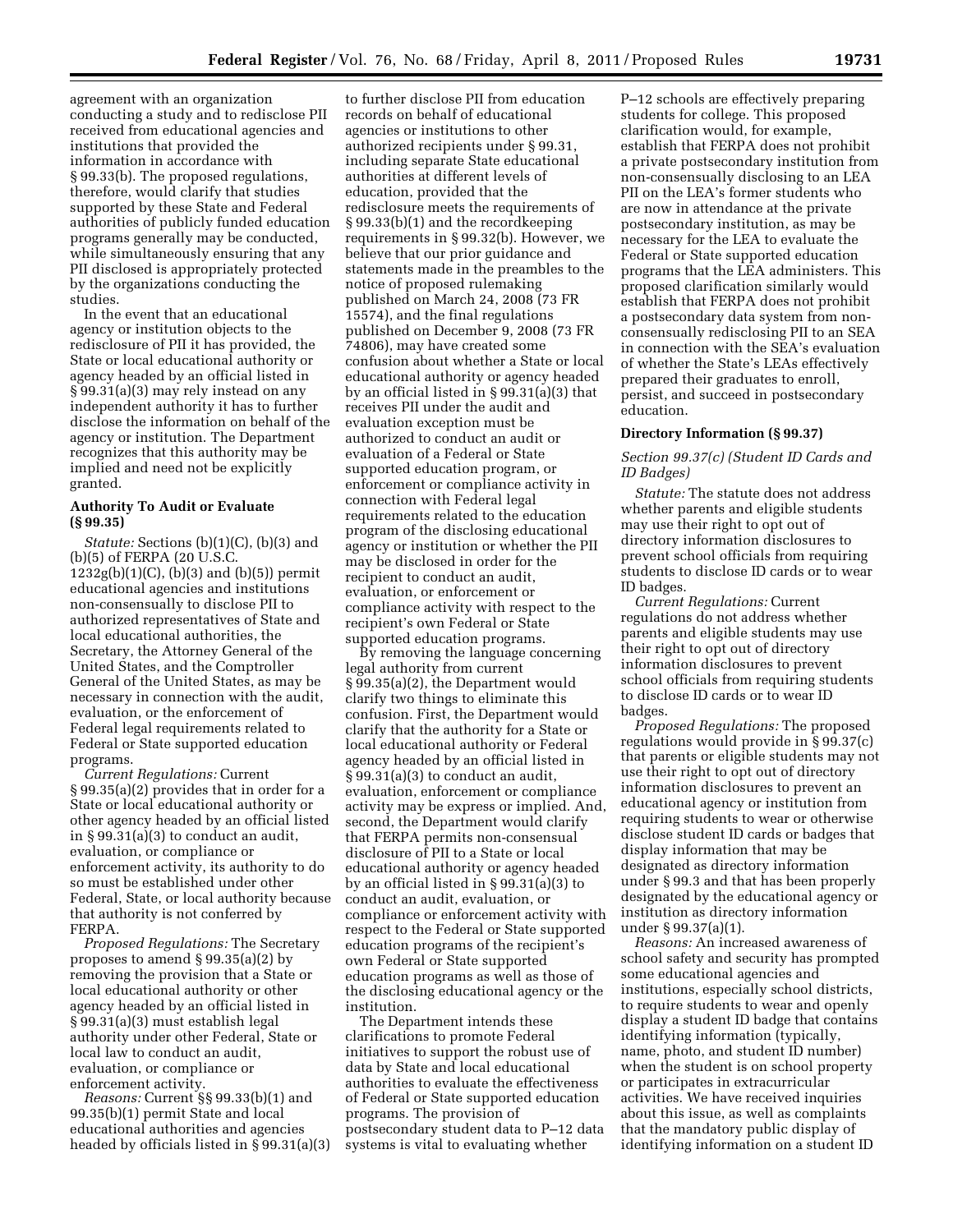badge violates the FERPA rights of parents and eligible students who have opted out of directory information disclosures. The proposed regulations are needed to clarify that the right to opt out of directory information disclosures is not a mechanism for students, when in school or at school functions, to refuse to wear student ID badges or to display student ID cards that display information that may be designated as directory information under § 99.3 and that has been properly designated by the educational agency or institution as directory information under § 99.37(a)(1). Because we recognize that the types of ID cards and badges that postsecondary institutions require may differ significantly from those required by elementary and secondary schools, we are requesting comments from postsecondary officials on whether this proposed change raises any particularized concerns for their institutions.

The directory information exception is intended to facilitate communication among school officials, parents, students, alumni, and others, and permits schools to publicize and promote institutional activities to the general public. Many schools do so by publishing paper or electronic directories that contain student names, addresses, telephone listings, e-mail addresses, and other information the institution has designated as directory information. Some schools do not publish a directory but do release directory information on a more selective basis. FERPA allows a parent or eligible student to opt out of these disclosures (under the conditions specified in § 99.37(a)), whether the information is made available to the general public, limited to members of the school community, or released only to specified individuals.

The Secretary believes, however, that the need for schools and college campuses to implement measures to ensure the safety and security of students is of the utmost importance and that FERPA should not be used as an impediment to achieving student safety. Thus, the right to opt out of the disclosure of directory information does not include the right to refuse to wear or otherwise disclose a student ID card or badge that displays directory information and, therefore, may not be used to impede a school's ability to monitor and control who is in school buildings or on school grounds or whether a student is where he or she should be. This proposed change would mean that, even when a parent or eligible student opts out of the disclosure of directory information, an

educational agency or institution may nevertheless require the student to wear and otherwise disclose a student ID card or badge that displays information that may be designated as directory information under § 99.3 and that has been properly designated by the educational agency or institution as directory information under § 99.37(a)(1).

### **Section 99.37(d) (Limited Directory Information Policy)**

*Statute:* Under sections (a)(5), (b)(1), and (b)(2) of FERPA (20 U.S.C.  $1232g(a)(5)$ , (b)(1), and (b)(2)), an educational agency or institution may disclose directory information without meeting FERPA's written consent requirements provided that it first notifies the parents or eligible students of the types of information that may be disclosed and allows them to opt out of the disclosure. The statute lists a number of items in the definition of directory information, including a student's name, address, and telephone listing. The statute does not otherwise address whether an educational agency or institution may have a limited directory information policy in which it specifies the exact parties who may receive directory information, the specific purposes for which the directory information may be disclosed, or both.

*Current Regulations:* Section 99.37(a) requires an educational agency or institution to provide public notice to parents of students in attendance and eligible students in attendance of the types of directory information that may be disclosed and the parent's or eligible student's right to opt out.

*Proposed Regulations:* Proposed § 99.37(d) would clarify that an educational agency or institution may specify in the public notice it provides to parents and eligible students in attendance provided under § 99.37(a) that disclosure of directory information will be limited to specific parties, for specific purposes, or both. We also propose to clarify that an educational agency or institution that adopts a limited directory information policy must limit its directory information disclosures only to those parties and purposes that were specified in the public notice provided under § 99.37(a).

*Reasons:* Some school officials have advised us that their educational agencies and institutions do not have a directory information policy under FERPA, due to concerns about the potential misuse by members of the public of personally identifiable information about students, including potential identity theft. Clarifying that

the regulations permit educational agencies and institutions to have a limited directory information policy would give educational agencies and institutions greater discretion in protecting student privacy by permitting them to limit the release of directory information for specific purposes, to specific parties, or both. This proposed change also would provide a regulatory authority for FPCO to investigate and enforce a violation of a limited directory information policy by an educational agency or institution.

However, in order not to impose additional administrative burdens on educational agencies and institutions, the Department is not proposing changes to the recordkeeping requirement in  $\S 99.32(d)(4)$ , which currently excepts educational agencies and institutions from having to record the disclosure of directory information. For similar reasons, the Department is not proposing to amend the redisclosure provisions in § 99.33(c), which except the redisclosure of directory information from the general prohibition on redisclosure of personally identifiable information. While the Department is not proposing to regulate on the redisclosure of directory information by third parties that receive directory information from educational agencies or institutions under a limited directory information policy, we nevertheless strongly recommend that educational agencies and institutions that choose to adopt a limited directory information policy assess the need to protect the directory information from further disclosure by the third parties to which they disclose directory information; when a need to protect the information from further disclosure is identified, educational agencies and institutions should enter into non-disclosure agreements with the third parties.

## **Enforcement Procedures With Respect to Any Recipient of Department Funds That Students Do Not Attend (§ 99.60)**

*Statute:* Sections (f) and (g) of FERPA (20 U.S.C. 1232g(f) and (g)) authorize the Secretary to take appropriate actions to enforce and address violations of FERPA in accordance with part D of the General Education Provisions Act (20 U.S.C. 1234 through 1234i) and to establish or designate an office and review board within the Department for the purpose of investigating, processing, reviewing, and adjudicating alleged violations of FERPA.

*Current Regulations:* Current § 99.60(b) designates the FPCO as the office within the Department responsible for investigating, processing, and reviewing alleged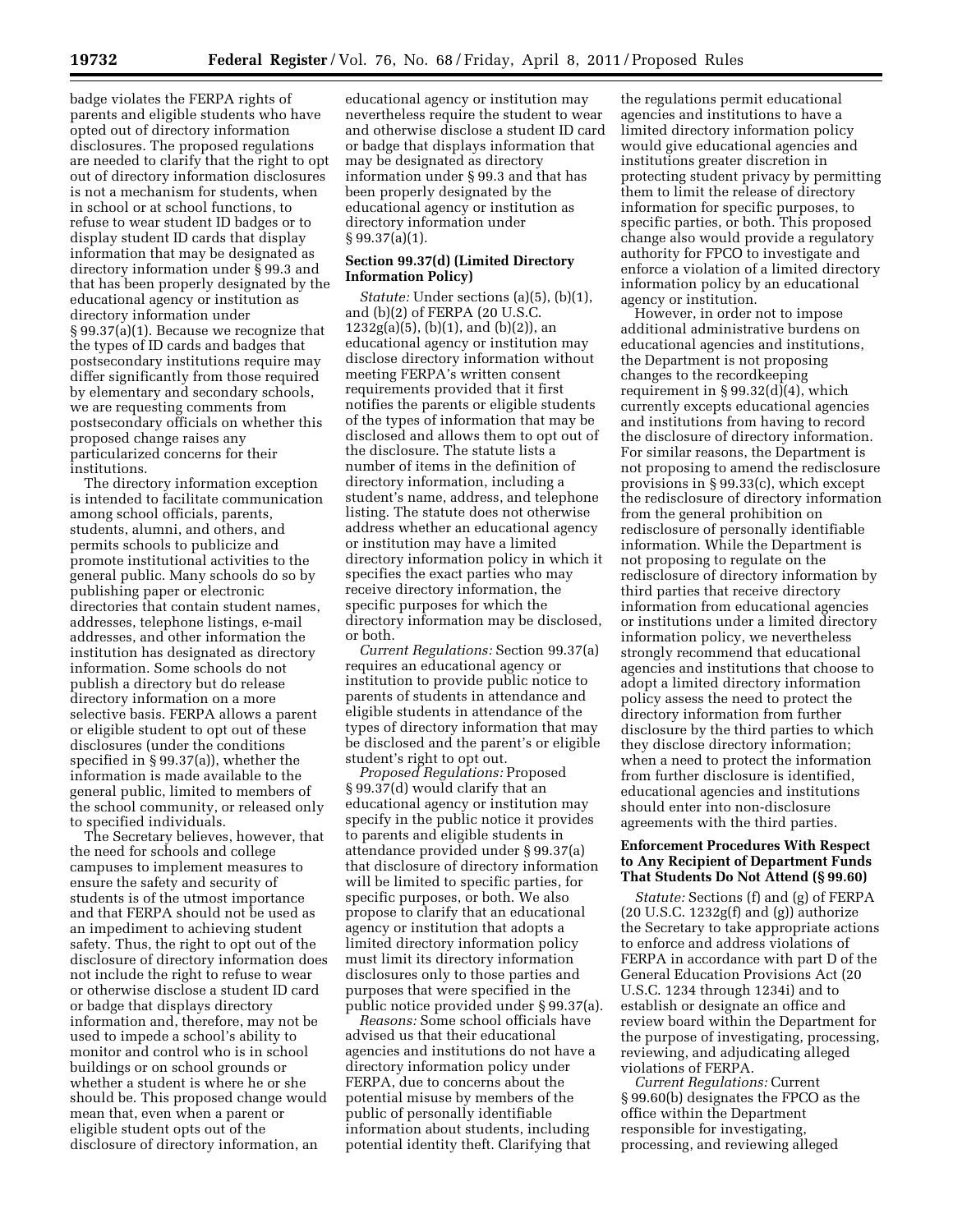violations of FERPA. Current subpart E of the FERPA regulations (§§ 99.60 through 99.67), however, only addresses alleged violations of FERPA committed by an educational agency or institution.

*Proposed Regulations:* Proposed § 99.60(a)(2) would provide that, solely for purposes of subpart E of the FERPA regulations, which addresses enforcement procedures, an ''educational agency or institution'' includes any public or private agency or institution to which FERPA applies under § 99.1(a)(2), as well as any State educational authority (*e.g.,* SEAs or postsecondary agency) or local educational authority or any other recipient to which funds have been made available under any program administered by the Secretary (*e.g.,* a nonprofit organization, student loan guaranty agency, or a student loan lender), including funds provided by grant, cooperative agreement, contract, subgrant, or subcontract.

*Reasons:* With the advent of SLDS, it is necessary for the Department to update our enforcement regulations to clearly set forth the Department's authority to investigate and enforce alleged violations of FERPA by State and local educational authorities or any other recipients of Department funds under a program administered by the Secretary. Current §§ 99.60 through 99.67 only apply the enforcement provisions in FERPA to an ''educational agency or institution.'' Although the statute and the regulations broadly define the term ''educational agency or institution,'' the Department generally has not interpreted the term to include entities that students do not attend. The Department's interpretation is based upon the fact that FERPA defines ''education records'' as information directly related to a ''student,'' and that "student" is, in turn, defined as excluding a person who has not been in attendance at the educational agency or institution. 20 U.S.C. 1232g(a)(4) and (a)(6). Because students do not attend non-school types of entities the Department has generally not viewed these recipients of Department funds as being ''educational agencies or institutions'' under FERPA.

Consequently, the current regulations do not clearly authorize FPCO to investigate, review, and process an alleged violation committed by recipients of Department funds under a program administered by the Secretary in which students do not attend. In addition, the regulations do not clearly authorize the Secretary to bring an enforcement action against these recipients. Further, it would not be fair to hold an LEA or institution of higher

education (IHE) that originally disclosed the PII to a State or local educational authority responsible for violation of FERPA by the State or local educational authority because the LEA or IHE generally would not have an effective means to prevent such an improper redisclosure by a State or local educational authority.

Therefore, the Department proposes to add a new § 99.60(a)(2) that would clearly authorize the Department to hold State educational authorities(*e.g.,* SEAs and State postsecondary agencies), local educational authorities, as well as other recipients of Department funds under any program administered by the Secretary (*e.g.,* nonprofit organizations, student loan guaranty agencies, and student loan lenders), accountable for compliance with FERPA. The Department believes that this authority is especially important given the disclosures of PII needed to implement SLDS.

Because the Department has generally not viewed these entities as being ''educational agencies or institutions'' under FERPA and consequently has not viewed most FERPA provisions as applying to them (*e.g.,* the requirement in § 99.7 to annually notify parents and eligible students of their rights under FERPA, and the requirement in § 99.37 to give public notice to parents and eligible students about directory information, if it has a policy of disclosing directory information), we anticipate that most FERPA compliance issues involving these entities will concern whether they have complied with FERPA's redisclosure provision in § 99.33.

We expect that we will face few issues concerning these entities' compliance with the few additional FERPA provisions that may be applicable to them. For example, the FERPA requirements, in addition to those in § 99.33, that may be applicable to entities that are not ''educational agencies or institutions'' under FERPA include, but are not limited to, the right to inspect and review education records maintained by an SEA or any of its components under § 99.10(a)(2), the requirement that organizations conducting studies under § 99.31(a)(6) must not permit the personal identification of parents and students by anyone other than representatives of that organization with legitimate interests in the information and must destroy or return personally identifiable information from education records when the information is no longer needed for the purposes for which the study was conducted, and the requirement in § 99.35(b)(2) that

personally identifiable information from education records that is collected by a State or local educational authority or agency headed by an official listed in § 99.31(a)(3) in connection with an audit or evaluation of Federal or State supported education programs, or to enforce Federal legal requirements related to Federal or State supported education programs, must be destroyed when no longer needed for these purposes.

### **Executive Order 12866**

Under Executive Order 12866, the Secretary must determine whether this regulatory action is "significant" and therefore subject to the requirements of the Executive Order and subject to review by the Office of Management and Budget (OMB). Section 3(f) of Executive Order 12866 defines a ''significant regulatory action'' as an action likely to result in a rule that may: (1) Have an annual effect on the economy of \$100 million or more, or adversely affect a sector of the economy, productivity, competition, jobs, the environment, public health or safety, or State, local or Tribal governments or communities in a material way (also referred to as an ''economically significant'' rule); (2) create serious inconsistency or otherwise interfere with an action taken or planned by another agency; (3) materially alter the budgetary impacts of entitlement grants, user fees, or loan programs or the rights and obligations of recipients thereof; or (4) raise novel legal or policy issues arising out of legal mandates, the President's priorities, or the principles set forth in the Executive Order. The Secretary has determined that this regulatory action is significant under section 3(f) of the Executive order.

In accordance with Executive Order 12866, the Secretary has assessed potential costs and benefits of this regulatory action and determined that the benefits justify the costs.

#### **Need for Federal Regulatory Action**

These proposed regulations are needed to ensure that the Department's implementation of FERPA continues to protect the privacy of student education records, while allowing for the effective use of data in education records, particularly data in statewide longitudinal data systems.

## **Summary of Costs and Benefits**

Following is an analysis of the costs and benefits of the proposed changes to the FERPA regulations, which would make changes to facilitate the disclosure, without written consent, of education records, particularly data in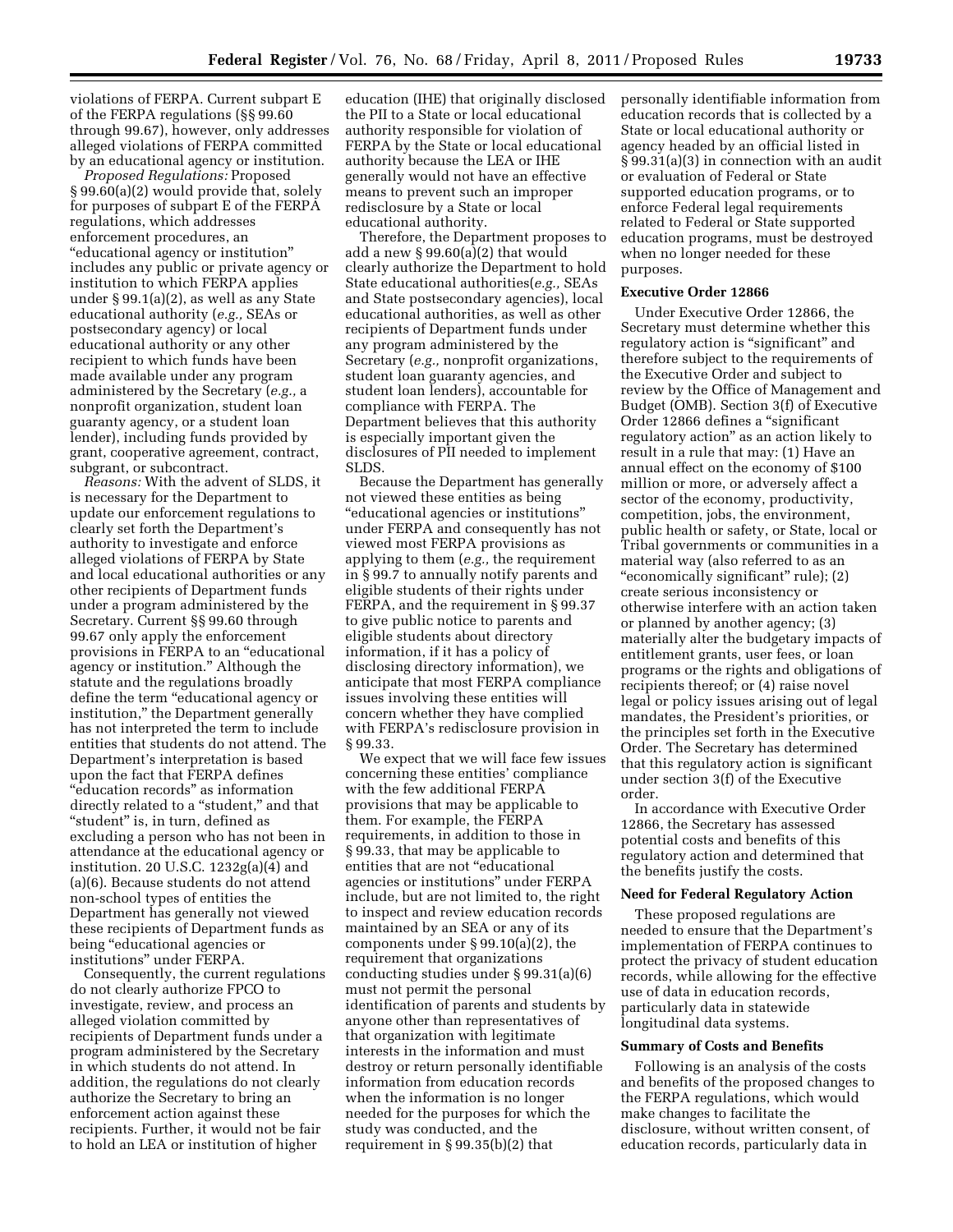statewide longitudinal data systems, for the purposes of evaluating education programs and ensuring compliance with Federal and State requirements. In conducting this analysis, the Department examined the extent to which the proposed changes would add to or reduce the costs of educational agencies, other agencies, and institutions in complying with the FERPA regulations prior to these changes, and the extent to which the proposed changes are likely to provide educational benefit. Allowing datasharing across agencies, because it increases the number of individuals who have access to personally identifiable information, may increase the risk of unauthorized disclosure. However, we do not believe that the staff in the additional agencies who will have access to the data are any more likely to violate FERPA than existing users, and the strengthened accountability and enforcement mechanisms will help to ensure better compliance overall. While there will be administrative costs associated with implementing data-sharing protocols, we believe that the relatively minimal administrative costs of establishing data-sharing protocols would be off-set by potential analytic benefits. Based on this analysis, the Secretary has concluded that the proposed modifications would result in savings to entities and have the potential to benefit the Nation by improving capacity to conduct analyses that will provide information needed to improve education.

#### **Authorized Representative**

The proposed regulations would amend § 99.3 by adding a definition of the term *authorized representative* that would include any individual or entity designated by an educational authority or certain other officials to carry out audits, evaluations, or enforcement or compliance activities relating to education programs. Under the current regulations, educational authorities may provide to authorized representatives PII for the purposes of conducting audits, evaluations, or enforcement and compliance activities relating to Federal and State supported education programs. The term ''authorized representative'' is not defined, but the Department's position has been that educational authorities may only disclose education records to entities over which they have direct control, such as an employee or a contractor of the authority. Therefore, SEAs have not been able to disclose PII to other State agencies, even for the purpose of evaluating education programs under

the purview of the SEAs. For example, an SEA or LEA could not disclose PII to a State employment agency for the purpose of obtaining data on postschool outcomes such as employment for its former students. Thus, if an SEA or LEA wanted to match education records with State employment records for purposes of evaluating its secondary education programs, it would have to import the entire workforce database and do the match itself (or contract with a third party to do the same analysis). Similarly, if a State workforce agency wanted to use PII maintained by the SEA in its longitudinal educational data system, in combination with data it had on employment outcomes, to evaluate secondary vocational education programs, it would not be able to obtain the SEA's educational data in order to conduct the analyses. It would have to provide the workforce data to the SEA to conduct the analyses or to a third party (*e.g.,* an entity under the direct control of the SEA) to construct the needed longitudinal administrative data systems. While feasible, these strategies force agencies to outsource their analyses to other agencies or entities, adding administrative cost, burden, and complexity. Moreover, preventing agencies from using data directly for conducting their own analytical work increases the likelihood that the work will not meet their expectations or get done at all. Finally, the current interpretation of the regulations exposes greater amounts of PII to risk of disclosure as a result of greater quantities of PII moving across organizations (*e.g.,* the entire workforce database) than would be the case with a more targeted data request (*e.g.,*  graduates from a given year who appear in the workforce database). The proposed regulatory changes would permit educational agencies (and other entities listed in § 99.31(a)(3)) to nonconsensually disclose PII to other State agencies or to house data in a common State data system, such as a data warehouse administered by a central State authority for the purposes of conducting audits or evaluations of Federal or State supported education programs, or for enforcement of and compliance with Federal legal requirements relating to Federal and State supported education programs (consistent with FERPA and other Federal and State confidentiality and privacy provisions).

The Department also proposes to amend § 99.35 to require that written agreements require PII to be used only to carry out an audit or an evaluation of Federal or State supported education

program or for an enforcement or compliance activity in connection with Federal legal requirements that relate to those programs and protect PII from unauthorized disclosure. The cost of entering into such agreements should be minimal in relation to the benefits of being able to share data.

### **Education Program**

The proposed regulations would amend § 99.3 by providing a definition of the term *education program* to clarify that an education program can include a program administered by a noneducational agency, *e.g.,* an early childhood program administered by a human services agency or a career or technical training program administered by a workforce or labor agency. This proposed change, in combination with the proposed definition of the term *authorized representative,* would allow non-educational agencies to have easier access to PII in student education records that they could use to evaluate the education programs they administer. For example, this proposed change would permit nonconsensual disclosures of PII in elementary and secondary school education records to a non-educational agency that is administering an early childhood education program in order to evaluate the impact of its early childhood education program on its students' longterm educational outcomes. The potential benefits of this proposed change are substantial, including the benefits of non-educational agencies that are administering ''education programs'' being able to conduct their own analyses without incurring the prohibitive costs of obtaining consent for access to individual student records.

### **Research Studies**

Section (b)(1)(F) of FERPA permits educational agencies and institutions non-consensually to disclose PII to organizations conducting research studies for, or on behalf of, educational agencies or institutions that provided the PII, for statutorily-specified purposes. The proposed amendment to § 99.31(a)(6) would permit any of the authorities listed in § 99.31(a)(3), including SEAs, to enter into written agreements that provide for the disclosure of PII to research organizations for studies that would benefit the educational agencies or institutions that provided the PII to the SEA or other educational authorities, whether or not the educational authority has explicit authority to act on behalf of those agencies or institutions. The preamble to the final FERPA regulations published in the **Federal Register** on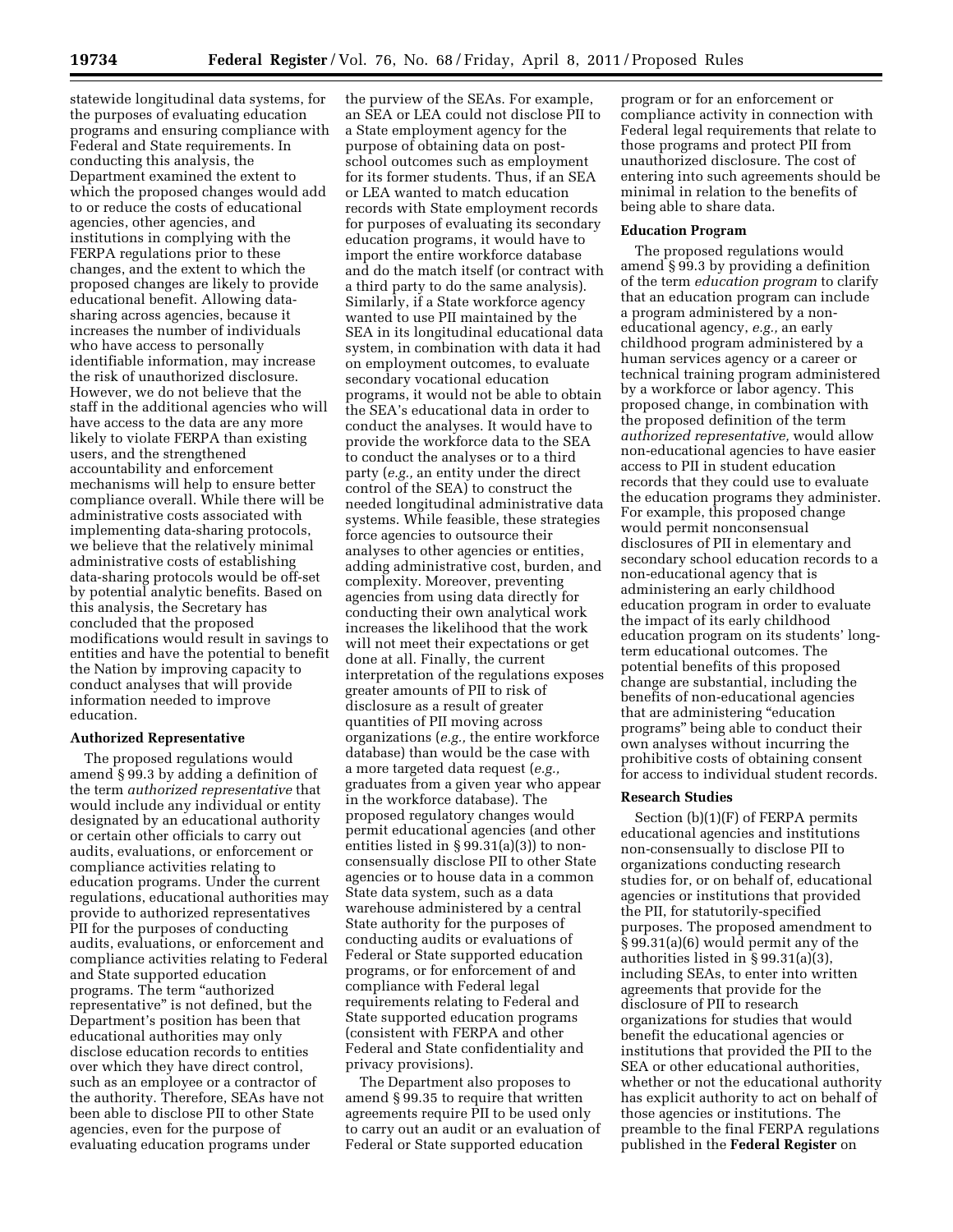December 9, 2008 (73 FR 74806, 74826) took the position that an SEA, for example, cannot re-disclose PII obtained from LEAs to a research organization unless the SEA had separate legal authority to act on an LEA's (or other educational institution's) behalf. Because, in practice, this authority may not be explicit in all States, we propose to amend § 99.31 to specifically allow State educational authorities to enter into agreements with research organizations for studies that are for enumerated purposes under FERPA, such as studies to improve instruction (*see* proposed § 99.31(a)(6)(ii)). The Department believes that this change will have benefits for education because it would reduce the administrative costs of, and reduce the barriers to, using student data, including data in SLDS, in order to conduct studies to improve education programs.

### **Authority to Evaluate**

Under current § 99.35(a)(2), the authority for an SEA or LEA to conduct an audit, evaluation, or compliance or enforcement activity is not conferred by FERPA, but "must be established under other Federal, State, or local authority.'' Lack of such explicit State or local authority has hindered the use of data in some States. The proposed amendments would remove the discussion of legal authority in order to clarify that FERPA and its implementing regulations do not require that a State or local educational authority have express legal authority to conduct audits, evaluations, or compliance or enforcement activities, but instead may obtain PII when they have implied authority to conduct evaluation, audit, and compliance activities of their own programs.

This proposed change also would allow an SEA to receive PII from postsecondary institutions as needed to evaluate its own programs and determine whether its schools are adequately preparing students for higher education. The preamble to the final FERPA regulations published in the **Federal Register** on December 9, 2008 (73 FR 74806, 74822) suggested that PII in the records of postsecondary institutions could only be disclosed to an SEA if the SEA has legal authority to evaluate postsecondary institutions. This interpretation restricts SEAs from conducting analyses to determine how effectively they are preparing students for higher education and from identifying effective programs, and thus has hindered efforts to improve education. The primary benefit of this proposed change is that it would allow SEAs to conduct analyses (consistent

with FERPA and other Federal and State confidentiality and privacy provisions) that they previously were unable to undertake, without incurring the prohibitive costs of obtaining consent from students or parents in order to obtain, without prior, written consent, PII for the purpose of program evaluations.

## **Educational Agency or Institution**

Sections (f) and (g) of FERPA authorize the Secretary to take appropriate actions to enforce and deal with FERPA violations, but subpart E of the FERPA regulations only addresses alleged violations of FERPA by an ''educational agency or institution.'' Because the Department has not interpreted that term to include agencies or institutions that students do not attend, the current FERPA regulations do not specifically permit the Secretary to bring an enforcement action against an SEA or other State or local educational authority that does not meet the definition of an ''educational agency or institution'' under FERPA. Thus, for example, if an SEA improperly redisclosed PII obtained from its LEAs, the Department would pursue enforcement actions against each of the LEAs, and not the SEA. Proposed § 99.60(a)(2), which would define an ''educational agency or institution'' to include any State or local educational authority or other recipient that has received Department of Education funds, would allow the Department to pursue enforcement against a State agency or other recipient of Department funds that had allegedly disclosed the PII, rather than against the agency or institution that had provided the PII to the State agency or other recipient of Department funds.

This change would result in some administrative savings and improve the efficiency of the enforcement process. Under the current regulations, if, for example, an SEA with 500 LEAs improperly redisclosed PII from its SLDS to an unauthorized party, the Department would need to investigate each of the 500 LEAs, which are unlikely to have knowledge relating to the disclosure. Under the proposed change, the LEAs would be relieved of any administrative costs associated with responding to the Department's request for information about the disclosure and the Department could immediately direct the focus of its investigation on the SEA, the agency most likely to have information on and bear responsibility for the disclosure of PII, without having to waste time and resources contacting the LEAs.

We welcome public input and data to further inform and allow us to quantify the costs and benefits of these proposed changes. We particularly welcome information on the costs encountered by State agencies using education data maintained by SEAs and the impediments to using postsecondary education data.

#### *2. Clarity of the Regulations*

Executive Order 12866 and the Presidential memorandum on ''Plain Language in Government Writing'' require each agency to write regulations that are easy to understand.

The Secretary invites comments on how to make these proposed regulations easier to understand, including answers to questions such as the following:

• Are the requirements in the proposed regulations clearly stated?

• Do the proposed regulations contain technical terms or other wording that interferes with their clarity?

• Does the format of the proposed regulations (grouping and order of sections, use of headings, paragraphing, *etc.*) aid or reduce their clarity?

• Would the proposed regulations be easier to understand if we divided them into more (but shorter) sections? (A "section" is preceded by the symbol "§" and a numbered heading; for example, § 99.35.)

• Could the description of the proposed regulations in the **SUPPLEMENTARY INFORMATION** section of this preamble be more helpful in making the proposed regulations easier to understand? If so, how?

• What else could we do to make the proposed regulations easier to understand?

To send any comments that concern how the Department could make these proposed regulations easier to understand, *see* the instructions in the **ADDRESSES** section of this preamble.

#### **Regulatory Flexibility Act Certification**

The Secretary certifies that this regulatory action will not have a significant economic impact on a substantial number of small entities.

The small entities that this final regulatory action will affect are small LEAs. The Secretary believes that the costs imposed on applicants by these regulations would be limited to paperwork burden related to requirements concerning data-sharing agreements and that the benefits from ensuring that data from education records are collected, stored, and shared appropriately outweigh any costs incurred by applicants.

The U.S. Small Business

Administration Size Standards define as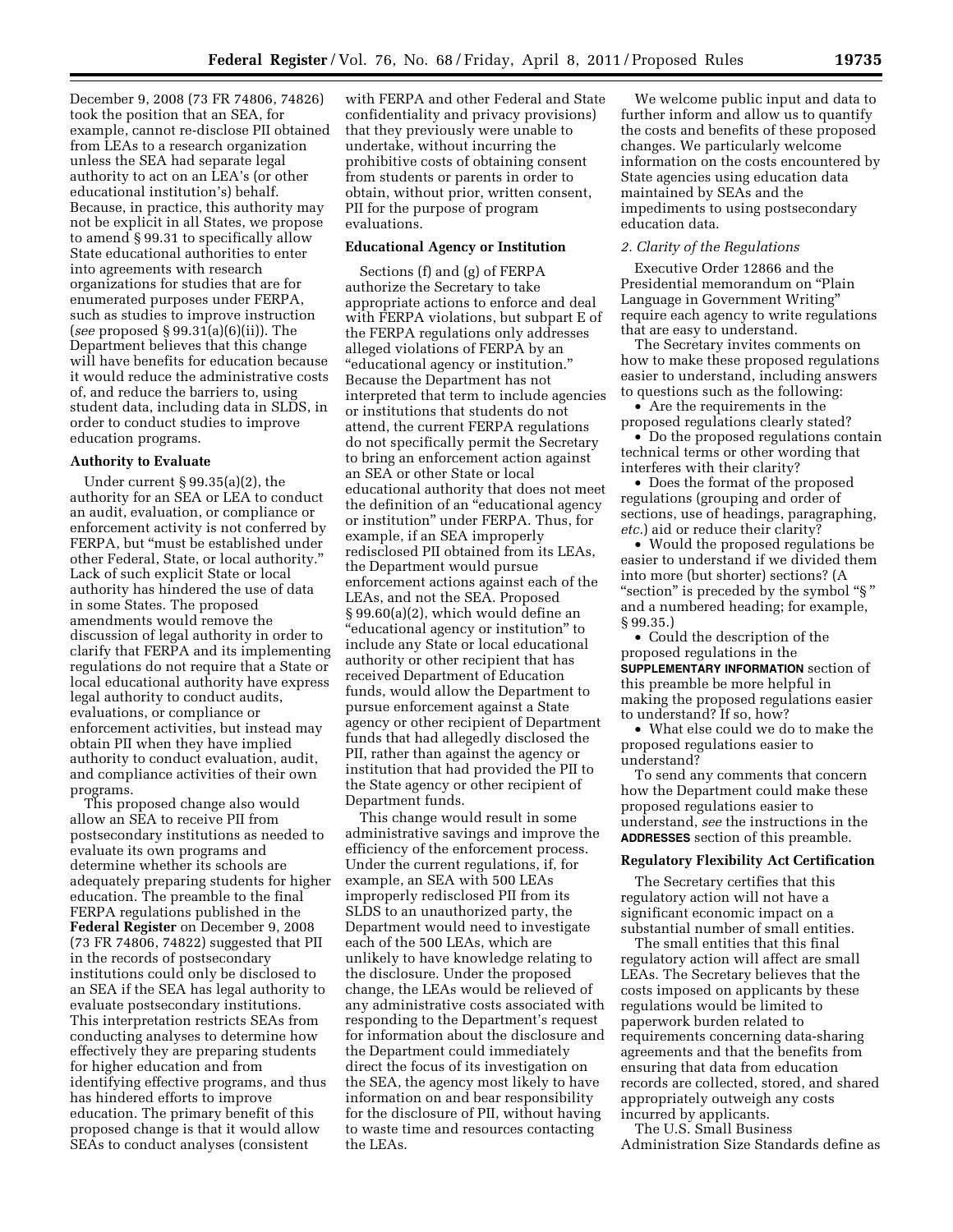''small entities'' for-profit or nonprofit institutions with total annual revenue below \$7,000,000 or, if they are institutions controlled by small governmental jurisdictions (that are comprised of cities, counties, towns, townships, villages, school districts, or special districts), with a population of less than 50,000.

According to estimates from the U.S. Census Bureau's Small Area Income and Poverty Estimates programs that were based on school district boundaries for the 2007–8 school year, there are 12,484 LEAs in the country that include fewer than 50,000 individuals within their boundaries and for which there is estimated to be at least one school-age child. In its 1997 publication, *Characteristics of Small and Rural School Districts,* the National Center for Education Statistics defined a small school district as ''one having fewer students in membership than the sum of (a) 25 students per grade in the elementary grades it offers (usually K– 8) and (b) 100 students per grade in the secondary grades it offers (usually 9– 12).'' Using this definition, a district would be considered small if it had fewer than 625 students in membership. The Secretary believes that the 4,800 very small LEAs that meet this second definition are highly unlikely to enter into data-sharing agreements directly with outside entities.

The Department does not have reliable data with which to estimate how many of the remaining 7,684 small LEAs would enter into data-sharing agreements. For small LEAs that enter into data-sharing agreements, we estimate that they would spend approximately 4 hours executing each agreement, using a standard datasharing protocol. Thus, we assume the impact on the entities would be minimal. However, we invite comment from entities familiar with data-sharing in small districts on the number of entities likely to enter into agreements each year, the number of such agreements, and number of hours required to execute each agreement.

### **Federalism**

Executive Order 13132 requires us to ensure meaningful and timely input by State and local elected officials in the development of regulatory policies that have federalism implications.

''Federalism implications'' means substantial direct effects on the States, on the relationship between the national government and the States, or on the distribution of power and responsibilities among the various levels of government. The proposed regulations in §§ 99.3, 99.31(a)(6), and

99.35 may have federalism implications, as defined in Executive Order 13132, in that they will have some effect on the States and the operation of educational agencies and institutions subject to FERPA. We encourage State and local elected officials to review and provide comments on these proposed regulations. To facilitate review and comment by appropriate State and local officials, the Department will, aside from publication in the **Federal Register**, post the NPRM to the FPCO Web site and to the Privacy Technical Assistance Center (PTAC) Web site and make a specific e-mail posting via a special listserv that is sent to each State department of education superintendent and higher education commission director.

# **Paperwork Reduction Act of 1995**

Proposed §§ 99.31(a)(6)(ii) and  $99.35(a)(3)$  contain information collection requirements. Under the Paperwork Reduction Act of 1995 (44 U.S.C. 3507(d)), the Department of Education has submitted a copy of these sections to the Office of Management and Budget (OMB) for its review. (OMB Control Number 1875–0246.)

The proposed regulations modify the information collection requirements in § 99.31(a)(6)(ii) and § 99.32(b)(2); however, the Department does not believe the proposed changes add any new burden to State or local educational authorities. Burdens associated with §§ 99.31(a)(6)(ii) and 99.32(b)(2) were approved under OMB Control Number 1875–0246 when the December 9, 2008 regulations were published. The proposed change that would clarify that nothing in FERPA prevents a State or local educational authority or Federal agencies and officials listed in § 99.31(a)(3) from entering into written agreements with organizations conducting studies, for or on behalf of educational agencies and institutions does not constitute a change or an increase in burden. This is because the provision would permit an organization conducting a study to enter into one written agreement with a State or local educational authority or Federal agency or official listed in § 99.31(a)(3), rather than making the organization enter into many more written agreements with each school district or school that provided the data to the State or local educational authority or Federal agency or official listed in § 99.31(a)(3). The addition of the definition of the term *authorized representative,* which would permit a State or local educational authority, the Secretary, the Comptroller General of the United States, or the Attorney General of the United States to

designate any entity or individual to conduct—with respect to Federal or State supported education programs any audit, evaluation, or compliance or enforcement activity in connection with Federal legal requirements that related to those programs also does not constitute a change or an increase in burden because these entities are already required to record disclosures, pursuant to § 99.32(b)(2).

Section 99.35(a)(3) would be a new requirement that requires the agency headed by an official listed in § 99.31(a)(3) to use a written agreement to designate any authorized representative other than an agency employee. Under the proposed regulations, the agreement would need to: (1) Designate the individual or entity as an authorized representative; (2) specify the information to be disclosed and the purpose for which the information is disclosed to the authorized representative (*i.e.,* to carry out an audit or evaluation of Federal or State supported education programs, or for the enforcement of or compliance with Federal legal requirements that relate to those programs); (3) require the authorized representative to destroy or return to the State or local educational authority or agency headed by an official listed in § 99.31(a)(3) personally identifiable information from education records when the information is no longer needed for the purpose specified; (4) specify the time period in which the information must be returned or destroyed; and (5) establish policies and procedures consistent with FERPA and other Federal and State privacy and confidentiality provisions to protect personally identifiable information from education records from further disclosure (except back to the disclosing entity) and unauthorized use, included limiting use of information by only those authorized representatives of the entity with legitimate interested. The burden for States under this provision is estimated at 40 hours annually for each educational authority (one for K–12 and one for postsecondary).

If you want to comment on the proposed information collection requirements in these proposed regulations, please send your comments to the Office of Information and Regulatory Affairs, OMB, Attention: Desk Officer for the U.S. Department of Education. Send these comments by e-mail to *OIRA*\_*[DOCKET@omb.eop.gov](mailto:OIRA_DOCKET@omb.eop.gov)*  or by fax to (202) 395–6974. Commenters need only submit comments via one submission medium. You may also send a copy of these comments to the Department contact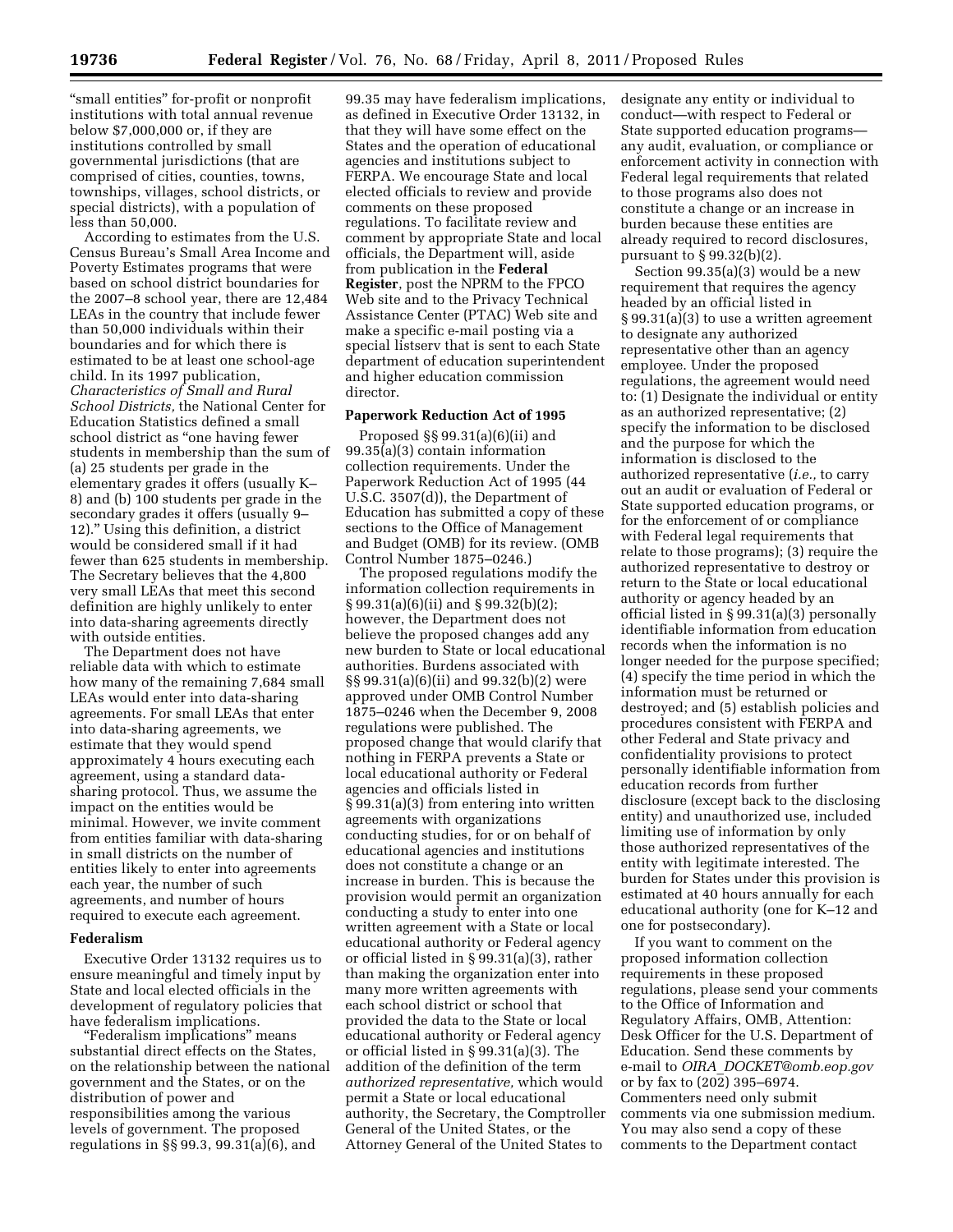named in the **ADDRESSES** section of this preamble.

We consider your comments on these proposed collections of information in—

• Deciding whether the proposed collections are necessary for the proper performance of our functions, including whether the information will have practical use;

• Evaluating the accuracy of our estimate of the burden of the proposed collections, including the validity of our methodology and assumptions;

• Enhancing the quality, usefulness, and clarity of the information we collect; and

• Minimizing the burden on those who must respond. This includes exploring the use of appropriate automated, electronic, mechanical, or other technological collection techniques or other forms of information technology; *e.g.,* permitting electronic submission of responses.

OMB is required to make a decision concerning the collection of information contained in these proposed regulations between 30 and 60 days after publication of this document in the **Federal Register**. Therefore, to ensure that OMB gives your comments full consideration, it is important that OMB receives the comments within 30 days of publication. This does not affect the deadline for your comments to us on the proposed regulations.

#### **Intergovernmental Review**

This program is not subject to Executive Order 12372 and the regulations in 34 CFR part 79.

#### **Assessment of Educational Impact**

In accordance with section 411 of the General Education Provisions Act, 20 U.S.C. 1221e–4, the Secretary particularly requests comments on whether these proposed regulations would require transmission of information that any other agency or authority of the United States gathers or makes available.

### **Electronic Access to This Document**

You may view this document, as well as all other Department of Education documents published in the **Federal Register**, in text or Adobe Portable Document Format (PDF) on the Internet at the following site: *[http://www.ed.gov/](http://www.ed.gov/news/fedregister) [news/fedregister.](http://www.ed.gov/news/fedregister)* 

To use PDF, you must have Adobe Acrobat Reader, which is available free at this site.

**Note:** The official version of this document is the document published in the **Federal Register**. Free Internet access to the official edition of the **Federal Register** and the Code

of Federal Regulations is available via the Federal Digital System at *[http://](http://www.gpo.gov/fdsys)  [www.gpo.gov/fdsys.](http://www.gpo.gov/fdsys)* 

(Category of Federal Domestic Assistance Number does not apply.)

### **List of Subjects in 34 CFR Part 99**

Administrative practice and procedure, Education records, Education research, Information, Personally identifiable information, Privacy, Records, Statewide longitudinal data systems.

Dated: April 1, 2011.

### **Arne Duncan,**

*Secretary of Education.* 

For the reasons discussed in the preamble, the Secretary proposes to amend part 99 of title 34 of the Code of Federal Regulations as follows:

# **PART 99—FAMILY EDUCATIONAL RIGHTS AND PRIVACY**

1. The authority citation for part 99 continues to read as follows:

**Authority:** 20 U.S.C. 1232g, unless otherwise noted.

2. Section 99.3 is amended by: A. Adding, in alphabetical order, definitions for "authorized representative'' and ''education program''.

B. Revising the definition of ''directory information''.

The additions and revision read as follows:

### **§ 99.3 What definitions apply to these regulations?**

\* \* \* \* \* *Authorized representative* means any entity or individual designated by a State or local educational authority or an agency headed by an official listed in § 99.31(a)(3) to conduct—with respect to Federal or State supported education programs—any audit, evaluation, or compliance or enforcement activity in connection with Federal legal requirements that relate to those programs.

(Authority: 20 U.S.C. 1232g(b)(1)(C), (3), and (5))

\* \* \* \* \* *Directory information* means information contained in an education record of a student that would not generally be considered harmful or an invasion of privacy if disclosed.

(a) Directory information includes, but is not limited to, the student's name; address; telephone listing; electronic mail address; photograph; date and place of birth; major field of study; grade level; enrollment status (*e.g.,*  undergraduate or graduate, full-time or part-time); dates of attendance;

participation in officially recognized activities and sports; weight and height of members of athletic teams; degrees, honors, and awards received; and the most recent educational agency or institution attended.

(b) Directory information does not include a student's—

(1) Social security number; or

(2) Student identification (ID) number, except as provided in paragraph (c) of this section.

(c) Directory information includes—

(1) A student ID number, user ID, or other unique personal identifier used by a student for purposes of accessing or communicating in electronic systems, but only if the identifier cannot be used to gain access to education records except when used in conjunction with one or more factors that authenticate the user's identity, such as a personal identification number (PIN), password or other factor known or possessed only by the authorized user; and

(2) A student ID number or other unique personal identifier that is displayed on a student ID badge, but only if the identifier cannot be used to gain access to education records except when used in conjunction with one or more factors that authenticate the user's identity, such as a PIN, password, or other factor known or possessed only by the authorized user.

(Authority: 20 U.S.C. 1232g(a)(5)(A)) \* \* \* \* \*

*Education program* means any program that is principally engaged in the provision of education, including, but not limited to, early childhood education, elementary and secondary education, postsecondary education, special education, job training, career and technical education, and adult education.

(Authority: 20 U.S.C. 1232g(b)(3), (5))

\* \* \* \* \*

3. Section 99.31 is amended by: A. Redesignating paragraphs (a)(6)(ii) through  $(v)$  as paragraphs  $(a)(6)(iii)$ 

through (vi), respectively.

B. Adding a new paragraph (a)(6)(ii).

C. Revising the introductory text of newly redesignated paragraph (a)(6)(iii).

D. Revising the introductory text of newly redesignated paragraph  $(a)(6)(iii)(C).$ 

E. Revising newly redesignated

paragraph (a)(6)(iii)(C)(*4*).

F. Revising newly redesignated paragraph (a)(6)(iv).

G. Revising newly redesignated paragraph (a)(6)(v).

The addition and revisions read as follows: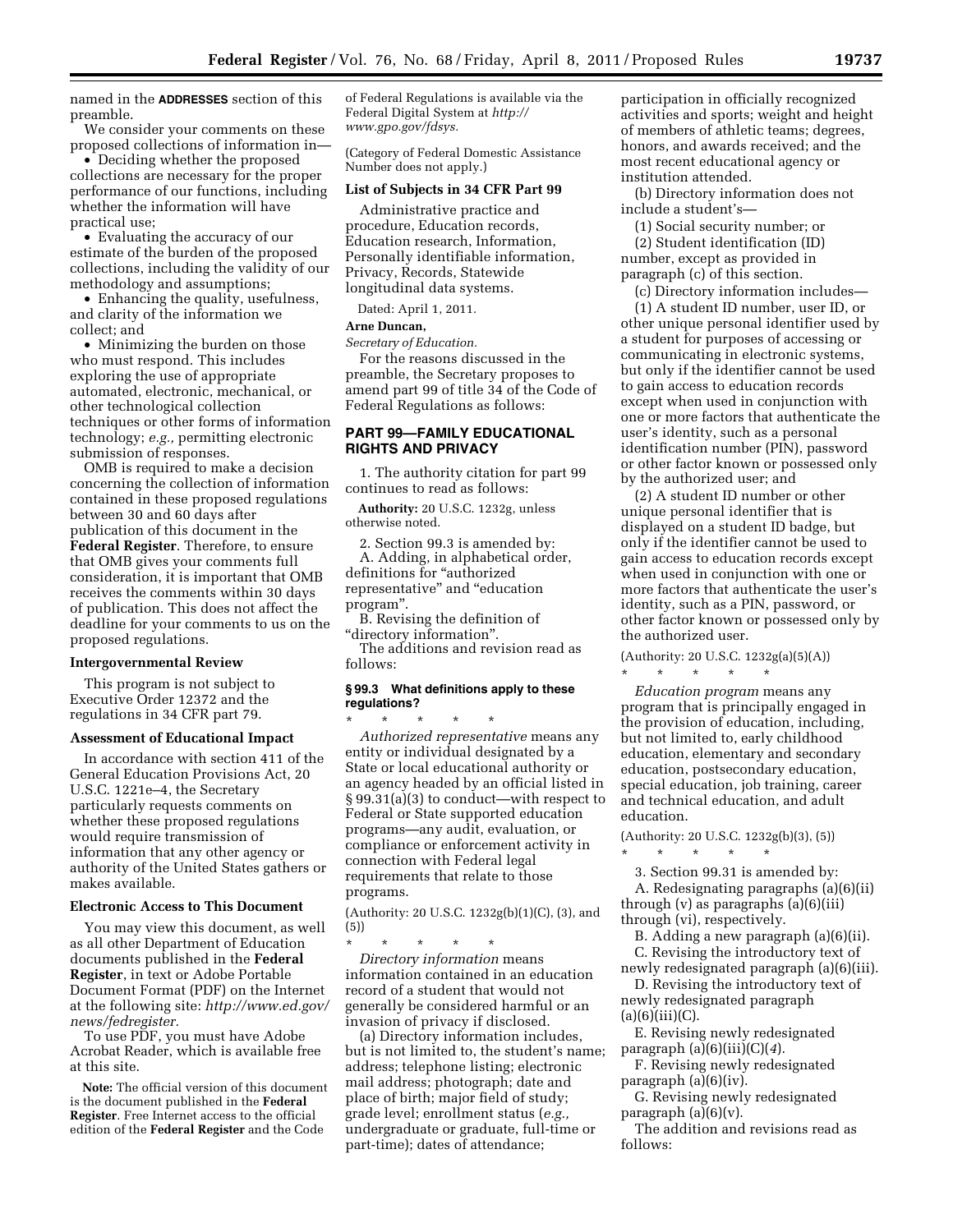#### **§ 99.31 Under what conditions is prior consent not required to disclose information?**

- $(a) * * * *$
- $(6) * * * *$

(ii) Nothing in the Act or this part prevents a State or local educational authority or agency headed by an official listed in paragraph (a)(3) of this section from entering into agreements with organizations conducting studies under paragraph (a)(6)(i) of this section and redisclosing personally identifiable information from education records on behalf of educational agencies and institutions that disclosed the information to the State or local educational authority or agency headed by an official listed in paragraph (a)(3) of this section in accordance with the requirements of § 99.33(b).

(iii) An educational agency or institution may disclose personally identifiable information under paragraph (a)(6)(i) of this section, and a State or local educational authority or agency headed by an official listed in paragraph (a)(3) of this section may redisclose personally identifiable information under paragraph (a)(6)(i) and (a)(6)(ii) of this section, only if—<br>\* \* \* \* \* \* \* \* \* \* \*

(C) The educational agency or institution or the State or local educational authority or agency headed by an official listed in paragraph (a)(3) of this section enters into a written agreement with the organization that— \* \* \* \* \*

(*4*) Requires the organization to destroy or return to the educational agency or institution or the State or local educational authority or agency headed by an official listed in paragraph (a)(3) of this section all personally identifiable information when the information is no longer needed for the purposes for which the study was conducted and specifies the time period in which the information must be returned or destroyed.

(iv) An educational agency or institution or State or local educational authority or agency headed by an official listed in paragraph (a)(3) of this section is not required to initiate a study or agree with or endorse the conclusions or results of the study.

(v) If the Family Policy Compliance Office determines that a third party, outside the educational agency or institution, or the State or local educational authority or agency headed by an official listed in paragraph (a)(3) of this section to which personally identifiable information is disclosed under paragraph (a)(6) of this section, violates paragraph (a)(6)(iii)(B) of this

section, then the educational agency or institution, or the State or local educational authority or agency listed in paragraph (a)(3) of this section from which the personally identifiable information originated may not allow the third party responsible for the violation of paragraph (a)(6)(iii)(B) of this section access to personally identifiable information from education records for at least five years.

\* \* \* \* \* 4. Section 99.35 is amended by:

- A. Revising paragraph (a)(2).
- B. Adding a new paragraph (a)(3).
- C. Revising paragraph (b).
- D. Adding a new paragraph (d).

E. Revising the authority citation at the end of the section.

The additions and revisions read as follows:

### **§ 99.35 What conditions apply to disclosure of information for Federal or State program purposes?**

 $(a) * * * *$ (2) The State or local educational authority or agency headed by an official listed in § 99.31(a)(3) is responsible for using reasonable methods to ensure that any entity or individual designated as its authorized representative—

(i) Uses personally identifiable information from education records only to carry out an audit, evaluation, or an activity for the purpose of enforcement of, or ensuring compliance with, Federal legal requirements related to Federal or State supported education programs;

(ii) Protects the personally identifiable information from further disclosures or other uses, except as authorized in paragraph (b)(1) of this section; and

(iii) Destroys the personally identifiable information in accordance with the requirements of paragraphs (b) and (c) of this section.

(3) The State or local educational authority or agency headed by an official listed in § 99.31(a)(3) must use a written agreement to designate any authorized representative, other than an employee. The written agreement must—

(i) Designate the individual or entity as an authorized representative;

(ii) Specify the information to be disclosed and that the purpose for which the information is disclosed to the authorized representative is to carry out an audit or evaluation of Federal or State supported education programs, or to enforce or to comply with Federal legal requirements that relate to those programs;

(iii) Require the authorized representative to destroy or return to the

State or local educational authority or agency headed by an official listed in § 99.31(a)(3) personally identifiable information from education records when the information is no longer needed for the purpose specified;

(iv) Specify the time period in which the information must be returned or destroyed; and

(v) Establish policies and procedures, consistent with FERPA and other Federal and State confidentiality and privacy provisions, to protect personally identifiable information from education records from further disclosure (except back to the disclosing entity) and unauthorized use, including limiting use of personally identifiable information to only authorized representatives with legitimate interests.

(b) Information that is collected under paragraph (a) of this section must—

(1) Be protected in a manner that does not permit personal identification of individuals by anyone other than the authorities or agencies headed by officials referred to in paragraph (a) of this section and their authorized representatives, except that those authorities and agencies may make further disclosures of personally identifiable information from education records on behalf of the educational agency or institution in accordance with the requirements of § 99.33(b); and

(2) Be destroyed when no longer needed for the purposes listed in paragraph (a) of this section.

\* \* \* \* \*

(d) If the Family Policy Compliance Office finds that a State or local educational authority, an agency headed by an official listed in § 99.31(a)(3), or an authorized representative of a State or local educational authority or an agency headed by an official listed in § 99.31(a)(3), improperly rediscloses personally identifiable information from education records, the educational agency or institution from which the personally identifiable information originated may not allow the authorized representative, or the State or local educational authority or the agency headed by an official listed in § 99.31(a)(3), or both, access to personally identifiable information from education records for at least five years.

(Authority: 20 U.S.C. 1232g(b)(1)(C), (3), and (5))

5. Section 99.37 is amended by:

A. Revising paragraph (c).

B. Redesignating paragraph (d) as paragraph (e) and adding a new paragraph (d).

The additions and revisions read as follows: